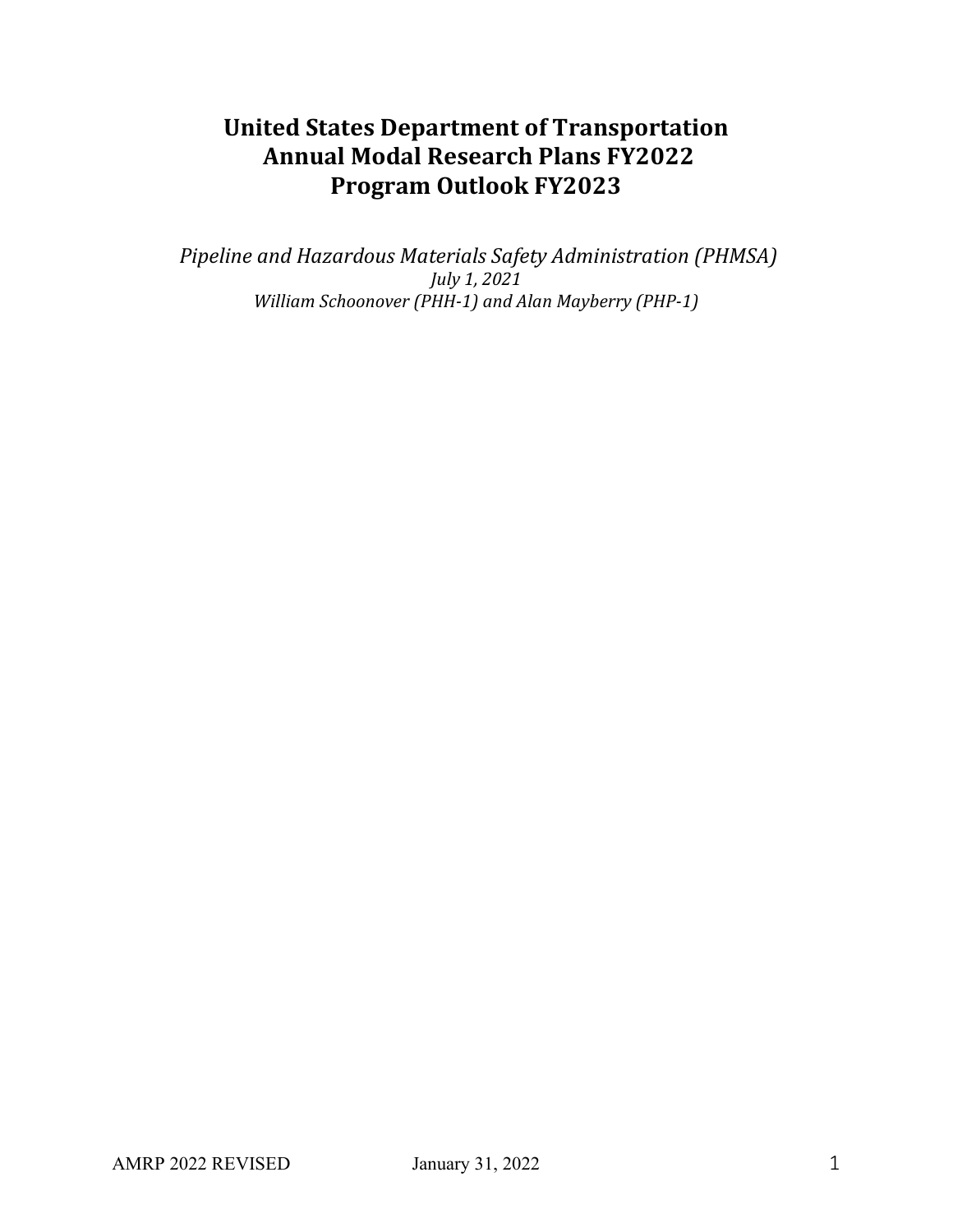# **Executive Summary**

The Pipeline and Hazardous Materials Safety Administration's (PHMSA) mission is to protect people, property and the environment by advancing the safe transportation of energy products and hazardous materials that are essential to our daily lives. The agency operates in a dynamic and challenging environment in which changes in technology, manufacturing, and energy production affect transportation safety. PHMSA anticipates that the scope and complexity of our safety mission will continue to grow to protect the environment, serve environmental justice, and support the country's economic recovery from the COVID-19 pandemic.

America's pipeline infrastructure spans more than 2.8 million miles and is used to transport nearly all the natural gas and about two-thirds of the liquid petroleum energy products consumed domestically. According to the U.S. Energy Information Administration, oil furnishes 40 percent of our energy, natural gas 25 percent, coal 22 percent, nuclear 8 percent, and renewables make up 4 percent. Adaptation of the existing pipeline structure to support alternative energy sources and the need to serve underserved communities will drive the need for innovation in the coming decade. PHMSA also confronts safety challenges posed by the increased transportation of hazardous materials across all modes - more than 3.3 billion tons annually and more than 1.2 million shipments per day. The routes taken by these shipments must be chosen in an equitable and environmentally sustainable manner. Unexpected circumstances continue to arise, and the agency must prepare for any emerging issues such as with COVID-19. Research provides critical solutions to these ongoing challenges.

Due to the significant contribution of energy and hazardous materials to our economy and standard of living as well as their potential environmental impacts, research projects promoting safety, resilience and performance of our transportation system are essential. PHMSA will fund research that improves safety to reduce potential human and environmental impacts. This kind of research will enhance the security of our infrastructure, our people, and our environment. In Fiscal Year (FY) 2022 PHMSA will pursue Research, Development, and Technology (RD&T) goals through a variety of projects carried out by its Office of Pipeline Safety (OPS) and the Office of Hazardous Materials Safety (OHMS).

The impacts of COVID-19 have been limited to schedule changes for some of the research programs that were awarded at the beginning of FY 2020. Those impacts were managed through no-cost extensions allowing researchers more time to complete their programs. PHMSA does not plan any COVID-19 specific research in FY 2022; however, PHMSA's research program does generally support the country's recovery efforts by encouraging innovation and promoting the safe transportation of energy products and hazardous materials, which advances efforts that help ensure the efficient and effective delivery of products that contribute to the country's economic growth.

PHMSA remains focused on collaboration with all stakeholders to leverage investment and successes to date. PHMSA makes continual efforts to avoid duplication, while engaging academia and a wide range of stakeholders to fund and co-fund critical research to develop new technology, products, and knowledge.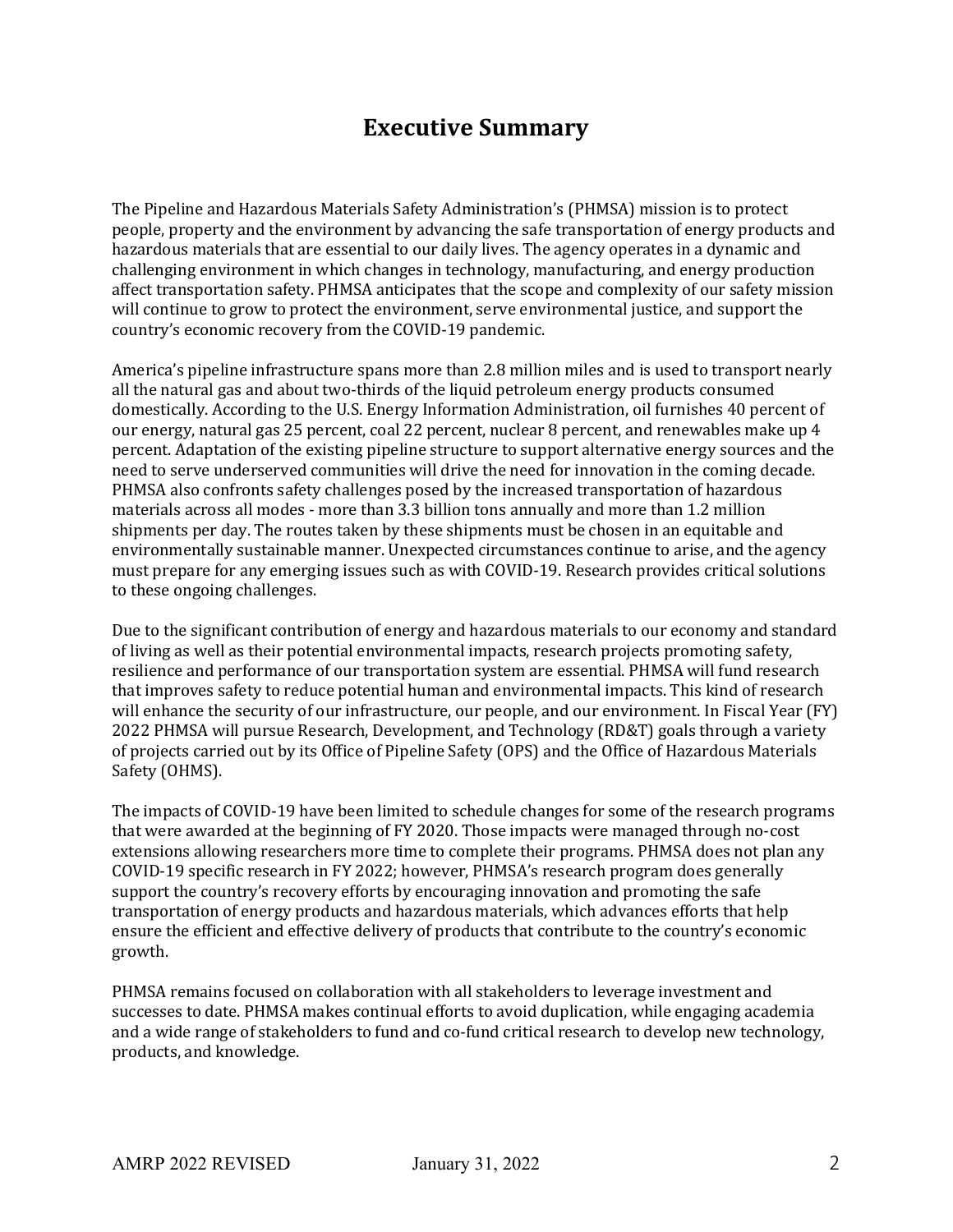### **Program Description:**

### **Pipeline Safety Research Program**

PHMSA's Pipeline Safety Research Program (PSRP) funds innovative research that helps improve safety and supports reliable supplies of energy products and hazardous materials. The PSRP utilizes public-private partnerships with stakeholders, academic institutions, small businesses and intergovernmental agreements to implement research projects. These four programs are the Competitive Academic Agreement Program (CAAP), the Pipeline Core Research Program (CORE), Small Business Innovative Research (SBIR) and Inter-Agency Agreements (IAA). The PSRP is executed through competitive awards, cost-sharing agreements, grants and inter-agency agreements (IAA). These four approaches address different research requirements and are designed to develop concepts from their initial stages to industry or government adoption.

PSRP research will focus on seven topic areas, in addition to conducting a cost-benefit analysis of the development and utilization of an independent pipeline safety testing facility as directed by Section 105 of the Protecting Our Infrastructure of Pipelines and Enhancing Safety (PIPES) Act of 2020. In 2022 the PSRP will address important new research in alternative fuels to address climate change solutions, liquefied natural gas and underground natural gas storage facility safety.

PHMSA provides safety oversight for many types of facilities. Research to improve safety systems for underground gas storage and safety systems for liquefied natural gas (LNG) facilities will be a focal point for the PSRP. This research will improve safety in the full life cycle of underground gas storage (UGS) facilities including worker safety. LNG research will address various LNG industry challenges related to LNG hazards, as well as foster development of new technologies and alternative designs for LNG storage and piping systems.

FY2022 will also include ongoing research in pipeline damage/threat prevention, pipeline leak detection system improvements, and anomaly detection and characterization. Research under this element strongly supports efforts to abate methane releases and are in line with the goals of Sections 113 and 114 of the PIPES Act of 2020. This research will include examining tools to alert operators of possible intrusions to pipelines (e.g., excavation damage), helping operators map existing pipelines, making new plastic pipes locatable without the need for a separate tracer wire, or making existing unlocatable plastic pipes locatable in advance of planned excavations. This research will include new or improved tools and technology solutions for locating, quantifying, and reducing the volume of pipeline leaks and ruptures into the environment and finding and removing critical defects in the pipeline system.

#### Pipeline Safety Research, Development & Testing Facility

Section 105 of the PIPES Act of 2020 requires PHMSA to conduct a pipeline safety testing enhancement study analyzing the potential value to safety of an independent testing facility for pipeline safety research and development. This study will determine whether an independent pipeline safety testing facility would be critical to the work of PHMSA.

#### **Hazardous Materials Safety Research Program**

R&D plays a vital role in helping PHMSA achieve its goal of enhancing the safe transport of hazardous materials. While hazardous materials are transported daily by licensed and trained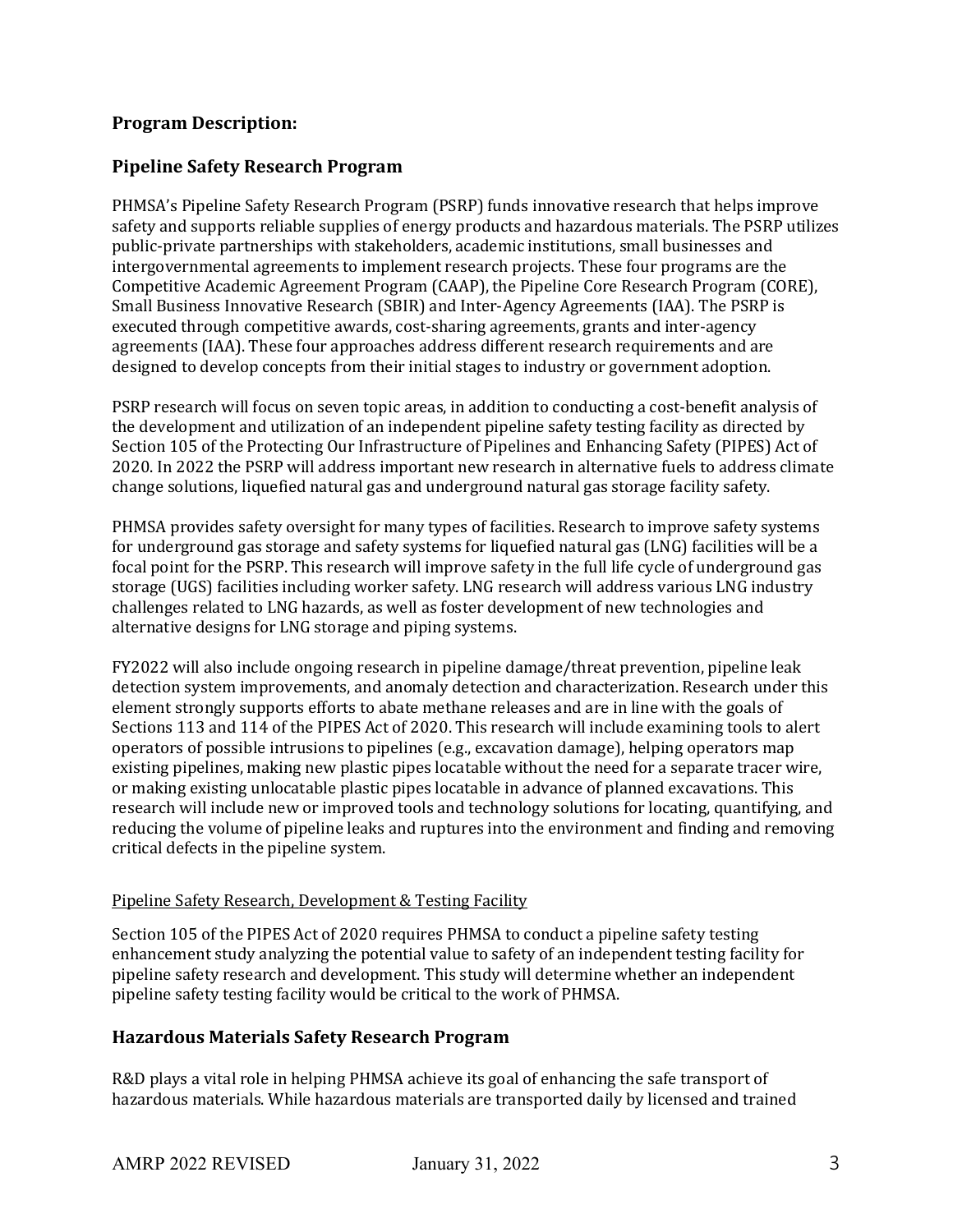professionals operating in well-defined systems, accidents resulting in loss of life and environmental damage still occur. In FY2022, the Hazardous Materials Safety Research Program (HMSRP) will continue its focus on research efforts within the core areas of risk management and mitigation, package integrity, emerging technologies, and technical analysis to aid risk assessments.

A major focus for HMSRP is packaging integrity. Risk can be reduced if hazardous materials remain contained within its packaging during transport. Accordingly, HMSRP efforts in this strategic area are designed to evaluate and verify the suitability and effectiveness of packaging standards and practices, and improve transport safety by developing, evaluating, and testing new packaging technologies and materials.

The HMSRP also focuses on understanding and promoting emerging technologies. As the U.S. economy expands and diversifies, new energy sources, transport systems, and packaging technologies emerge. HMSRP research is designed to identify and analyze emerging materials, processes, packaging technologies, and transport operations, as well as to assess their potential risks or benefits to the existing hazmat transport network.

Lastly, HMSRP focuses on risk management and mitigation research which aims to minimize the probability of hazmat transport incidents and associated consequences.

### **Technology Transfer (T2) Deployment Activities**

PHMSA seeks to promote the use of technology from its R&D programs in commercial applications and therefore tracks a variety of research performance measures. PHMSA's policy is to plan for and continually track T2 activities, when possible following up even in cases where activities occur beyond the contractual timeline of research projects. Final-end users and technology service providers cannot be fully identified until after projects are awarded and T2 occurs. For this reason, PHMSA includes several contractual stipulations in its agreements with research partners to promote and track the transfer of technology to the market. PHMSA uses the best practices such as the following to increase the likelihood of transfer of research results to the market:

- Plan for technology transfer while identifying research priorities.
- Involve end users (i.e., regulators, pipeline operators, and service providers) in the research gap analysis and road mapping activities; and
- Demonstrate technology readiness with potential service providers and other end-users.

In each contract or agreement, PHMSA mandates several actions that the researcher must take to promote project results, such as commercialization of the product at the end of the contract. In some cases, this commercialization happens long after the contract ends, limiting PHMSA's ability to observe and track it. PHMSA ensures that awarded research promotes the use of gained knowledge by decision-makers by requiring awardees to:

- Submit results at public conferences, forums, symposiums, workshops, or trade journals.
- Report any application for a U.S patent.
- Conduct an output-focused final meeting with invited decision makers and stakeholders.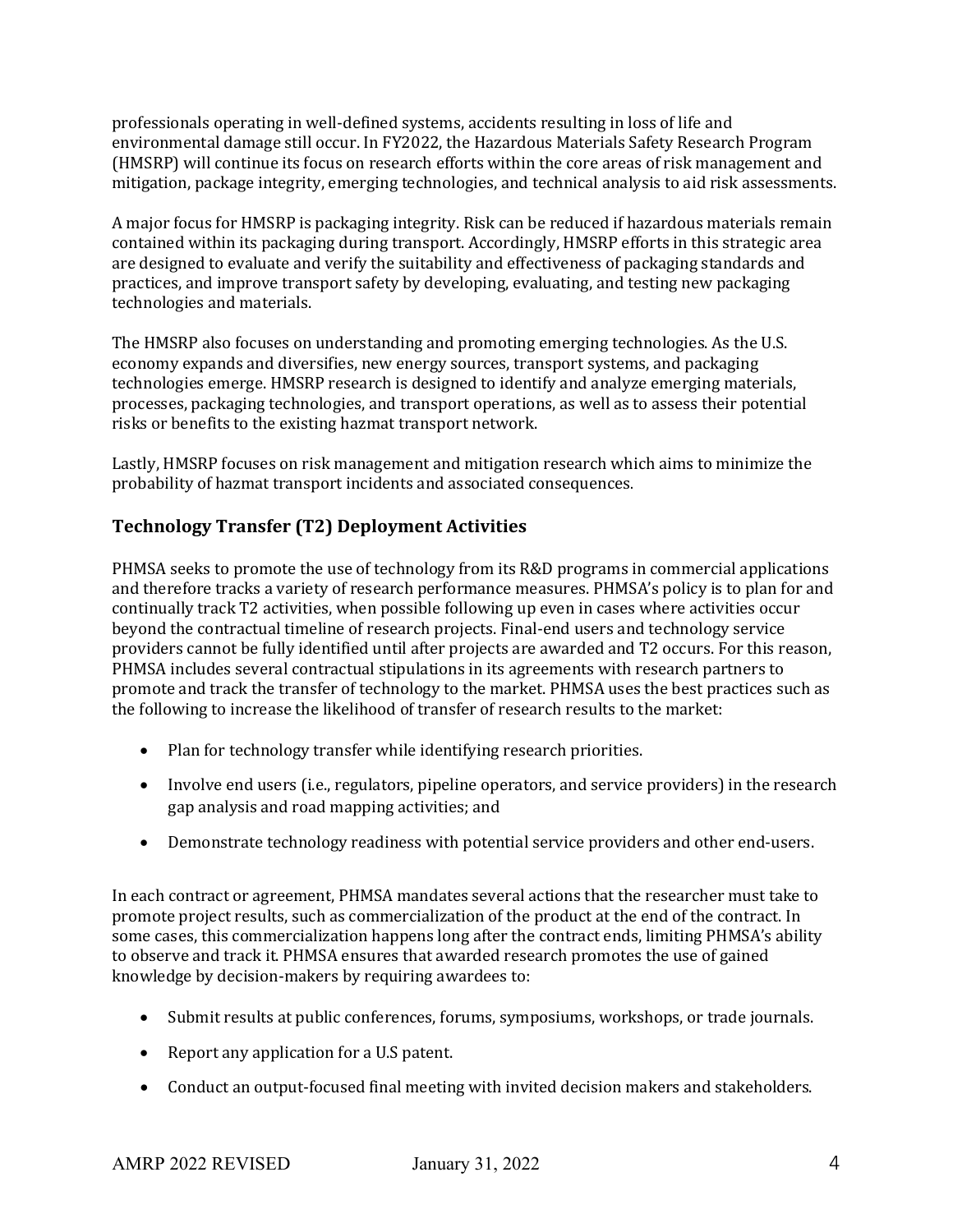- Collaborate at public events, such as RD&T forums and workshops, where ongoing work or results are discussed; and
- Participate in PHMSA's annual RD&T Peer Reviews, where knowledge from research is reviewed and shared.

Information about research projects awarded by PHMSA is made publicly available on the U.S. DOT Research Hub, the National Transportation Library (NTL)Digital Library, and PHMSA's website.[1](#page-4-0) 

### **Expected Program Outcomes:**

Anticipated PSPRP outcomes will include prevention of excavation damage to pipelines, reductions of pipeline facility accidents/incidents, improvements in safety systems for pipelines, underground gas storage, liquefied natural gas facilities, and technology commercialization.

Anticipated HMSRP outcomes will help to decrease transportation accidents, incidents, and hazardous materials-related consequences by improving packaging integrity and providing the transport community with affordable and sustainable technology solutions that improve transport safety.

### **Evaluation and Performance Measurement**

PHMSA manages the planning, implementation, and reporting of the RD&T projects through internal systems implemented by its designated staff. PHMSA maintains close relationships with research partners throughout a project to ensure that it remains on track and is achieving its intended results. PHMSA uses project management best practices to track and evaluate project progress in meeting defined objectives, ensure milestones and commitments are on track, monitor and control project risks, and monitor funds to ensure they are expended properly and in a timely manner. OPS tracks projects through performance metrics such as technology demonstrations, patent applications, commercialized technologies, and commercialization success rate (frequency of each completed research project resulting in commercialization). PHMSA's research program closely aligns with DOT's strategic goals, which are described in the DOT Strategic Plan and Annual Performance Plan.

An example of PHMSA funded research that resulted in relevant outputs and safety benefits was from five research projects totaling \$4.5 million in the area of anomaly characterization[2](#page-4-1)[3](#page-4-2)[4](#page-4-3)[5](#page-4-4)[6.](#page-4-5) American Petroleum Institute (API) was able to utilize the research results of these five projects to help inform the industry Recommended Practice (RP) 1183 – Assessment and Management of Dents in Pipelines that was published in November 2020. The API RP 1183 presents guidance to pipeline operators for developing a dent assessment and management program and provides the

<span id="page-4-0"></span><sup>1</sup> Information for both programs is available at https://www.phmsa.dot.gov/research-and-

<span id="page-4-1"></span> $a^2$  https://primis.phmsa.dot.gov/matrix/PrjHome.rdm?prj=146

<span id="page-4-2"></span><sup>3</sup> https://primis.phmsa.dot.gov/matrix/PrjHome.rdm?prj=238

<span id="page-4-3"></span><sup>4</sup> <https://primis.phmsa.dot.gov/matrix/PrjHome.rdm?prj=358>

<span id="page-4-4"></span><sup>5</sup> https://primis.phmsa.dot.gov/matrix/PrjHome.rdm?prj=555

<span id="page-4-5"></span><sup>6</sup> https://primis.phmsa.dot.gov/matrix/PrjHome.rdm?prj=557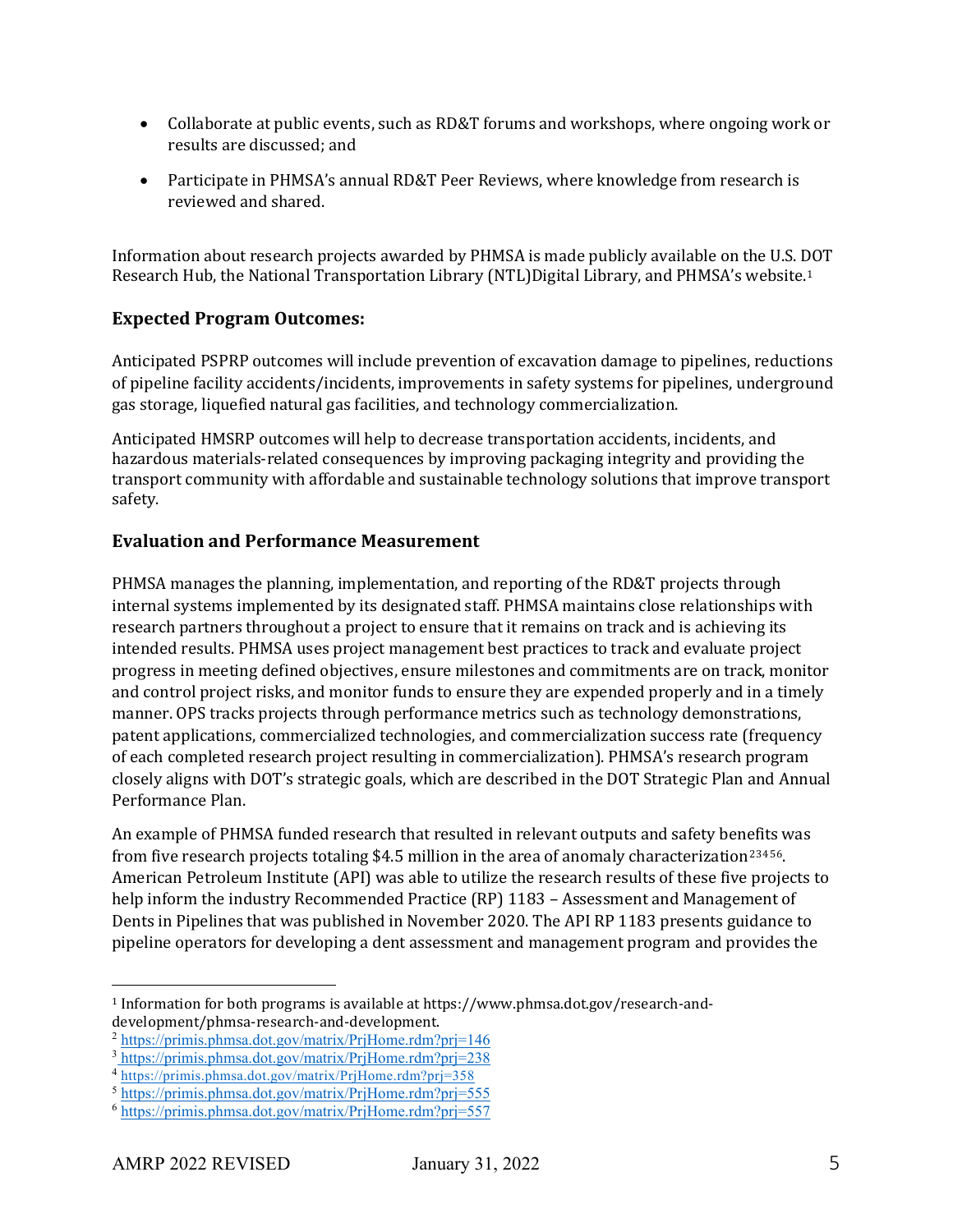information and knowledge necessary to make informed integrity management decisions regarding the management of dents on their systems. The results from the five projects have also provided PHMSA with engineering assessment criteria to be used by operators for dent evaluations on natural gas pipeline special permits, as well as the technical basis on dent assessments for future regulatory actions.

### **Support of DOT Strategic Goals**

PHMSA's research and development program will play an important role in advancing the safe transportation of energy and other hazardous materials essential to our daily lives by conducting research supporting Safety and Infrastructure strategic goals. Results of this work will continue to address both national and local challenges in urban and rural communities.

| <b>DOT Goal</b>                                         | <b>OST-R Linkages:</b><br><b>TRWG</b><br><b>Center for Climate</b><br>Change<br><b>Equity Task Force</b> | Alternative Fuels | LNG Safety | <b>Underground Natural</b><br>Gas Storage | Pipeline Anomaly<br>Detection | Pipeline Threat<br>Prevention | Pipeline Repair /<br>Rehabilitation | Risk Management and<br>Mitigation | Emerging Technology | <b>Aid Risk Assessments</b><br><b>Technical Analysis to</b> |
|---------------------------------------------------------|----------------------------------------------------------------------------------------------------------|-------------------|------------|-------------------------------------------|-------------------------------|-------------------------------|-------------------------------------|-----------------------------------|---------------------|-------------------------------------------------------------|
|                                                         | Automation                                                                                               |                   |            |                                           | $\pmb{\chi}$                  |                               |                                     | x                                 | x                   |                                                             |
| Safety                                                  | <b>Systemic Safety</b><br>Approach                                                                       | x                 | X          | x                                         | $\mathsf{x}$                  | x                             | x                                   | x                                 | X                   | x                                                           |
|                                                         | State of Good Repair                                                                                     | x                 | x          | X                                         | X                             | x                             | X                                   | x                                 |                     |                                                             |
| <b>Economic</b><br><b>Strength and</b><br>Modernization | Technology<br>Transfer/Deployment                                                                        | x                 | x          | x                                         |                               |                               | x                                   | x                                 | x                   | x                                                           |
|                                                         | Economic<br>Competitiveness                                                                              | x                 | x          |                                           |                               |                               |                                     |                                   | x                   |                                                             |
| <b>Equity</b>                                           | <b>Equity Task Force</b>                                                                                 | x                 | x          |                                           |                               |                               |                                     | x                                 | x                   | x                                                           |
| <b>Climate and</b><br>Sustainability                    | Environmental<br>Stewardship (chair)                                                                     | x                 | x          | x                                         | $\mathsf{x}$                  |                               |                                     | x                                 | $\mathsf{x}$        | x                                                           |
|                                                         | Center for Climate<br>Change                                                                             | x                 |            |                                           |                               |                               | x                                   | x                                 | X                   |                                                             |
| <b>Transformation</b>                                   | Emerging/Enabling<br>Technologies                                                                        | X                 | x          | x                                         | X                             | X                             | X                                   | x                                 | X                   | x                                                           |
| Organizational<br><b>Excellence</b>                     | Evaluation/Performance<br>Measurement                                                                    |                   |            |                                           |                               |                               |                                     |                                   |                     | x                                                           |

## **TABLE ES-1 PHMSA Research Supporting DOT Strategic Goals**

Table ES-1 illustrates the contribution of PHMSA's research activities in support of the DOT strategic goals. PHMSA's R&D programs make organizational contributions throughout DOT. Representatives from PHMSA participate in the Center for Climate Change and several OST-R Topical Research Working Groups (TRWGs) including those for Systemic Safety, State of Good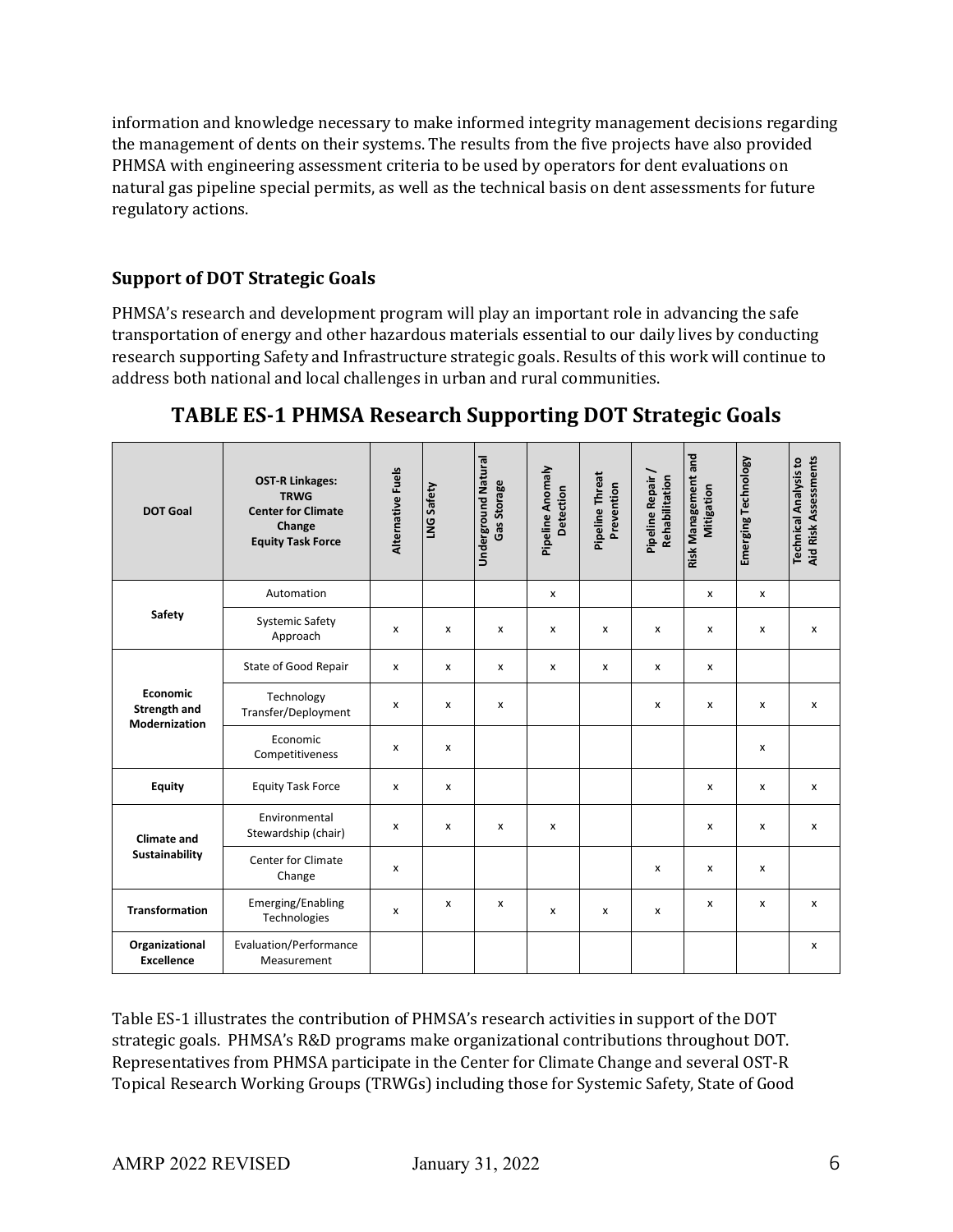Repair, Environmental Stewardship, and Safety. PHMSA chairs the TRWG on Environmental Stewardship and Hazardous Materials Transportation.

The topic areas addressed by the research make direct contributions to the President's goals in climate and sustainability and will touch nearly every DOT goal.

In keeping with the priority of maximizing interagency collaboration, PHMSA research relies upon cooperation and partnerships with other DOT agencies. Further partnership opportunities include active participation in each of the twelve Topical Research Working Groups (TRWG) established by DOT, and a leadership role in the Environmental Stewardship TRWG. Through this participation, PHMSA continues to collaborate with other transportation modes to avoid duplicative research and ensure the sharing of data where possible.

### **CROSS-MODAL RESEARCH**

In Fiscal Year 2020, PHMSA initiated two R&D projects with the Transportation Technology Center, Inc., to explore the multi-modal safety relationship between pipelines and railroads. The two projects were advised by public and private sector safety professionals from the railroad and pipeline industry. Both projects successfully culminated with the development of full-scale testing plans to determine potential safety impacts to railroads and pipelines. PHMSA intends on conducting the full-scale testing in future fiscal years contingent on funding availability.

| <b>RD&amp;T Program Name</b>                     | <b>FY2022</b><br>President's<br><b>Budget</b><br>(5000) | <b>Applied</b><br>(5000) | <b>Technology</b><br><b>Transfer</b><br>(5000) | <b>Facilities</b><br>(5000) | Experimental<br><b>Development</b><br>(5000) | <b>Major</b><br>Equipment,<br><b>R&amp;D</b><br>Equipment<br>(5000) |
|--------------------------------------------------|---------------------------------------------------------|--------------------------|------------------------------------------------|-----------------------------|----------------------------------------------|---------------------------------------------------------------------|
|                                                  |                                                         |                          |                                                |                             |                                              |                                                                     |
| <b>Pipeline Safety Research</b><br>(total)*      | \$16,363                                                | 2,000                    |                                                |                             | 13,000                                       |                                                                     |
| Alternative Fuels Research                       | 2,000                                                   |                          |                                                |                             | 2,000                                        |                                                                     |
| Liquefied Natural Gas                            | 2,500                                                   |                          |                                                |                             | 2,500                                        |                                                                     |
| <b>Underground Natural Gas</b><br>Storage        | 3,000                                                   |                          |                                                |                             | 3,000                                        |                                                                     |
| Pipeline Anomaly Detection/<br>Characterization  | 1,700                                                   |                          |                                                |                             | 1,700                                        |                                                                     |
| <b>Leak Detection</b>                            | 500                                                     |                          |                                                |                             | 500                                          |                                                                     |
| <b>Threat Prevention</b>                         | 1,500                                                   |                          |                                                |                             | 1,500                                        |                                                                     |
| Repair / Rehabilitation                          | 1,800                                                   |                          |                                                |                             | 1,800                                        |                                                                     |
| Competitive Academic<br><b>Agreement Program</b> | 2,000                                                   | 2,000                    |                                                |                             |                                              |                                                                     |
| <b>Administrative Expenses</b>                   | 1,363                                                   |                          |                                                |                             |                                              |                                                                     |
| <b>Hazardous Materials Safety</b><br>(total)     | \$8,116                                                 |                          |                                                |                             | 7,570                                        |                                                                     |
| Risk Management and Mitigation                   | 1,500                                                   |                          |                                                |                             | 1,500                                        |                                                                     |
| <b>Emerging Technology</b>                       | 2,570                                                   |                          |                                                |                             | 2,570                                        |                                                                     |
| Packaging Integrity                              | 2,500                                                   |                          |                                                |                             | 2,500                                        |                                                                     |

## **Table 1- FY2022 RD&T Program Funding Details**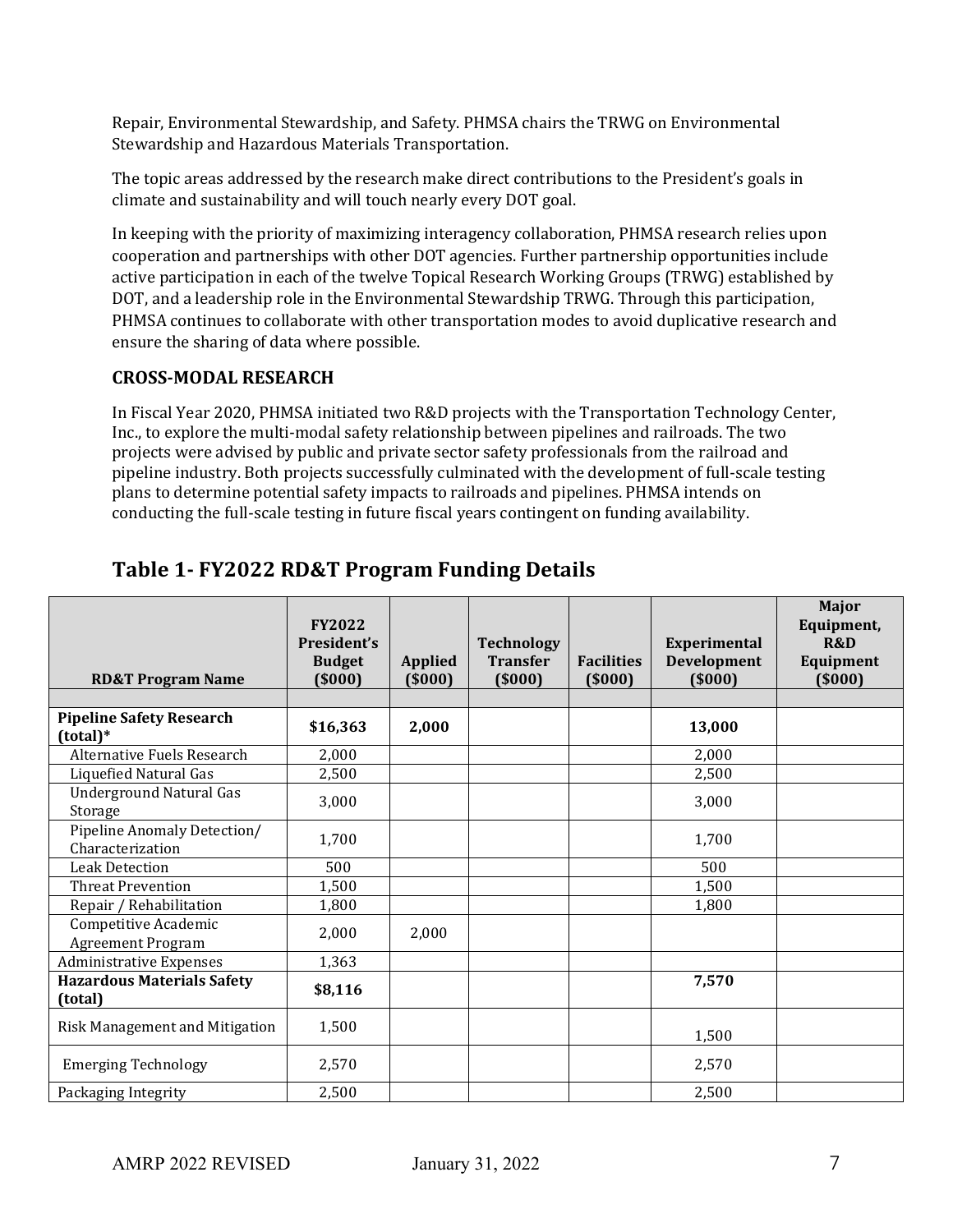| Technical Analysis to Aid Risk<br>Assessments | 1,000    |         |  | 1,000    |  |
|-----------------------------------------------|----------|---------|--|----------|--|
| Administrative Expenses*                      | 546      |         |  |          |  |
|                                               |          |         |  |          |  |
| <b>PHMSA Totals</b>                           | \$24,479 | \$2,000 |  | \$20,570 |  |

\*Administrative costs are reflected in the budget totals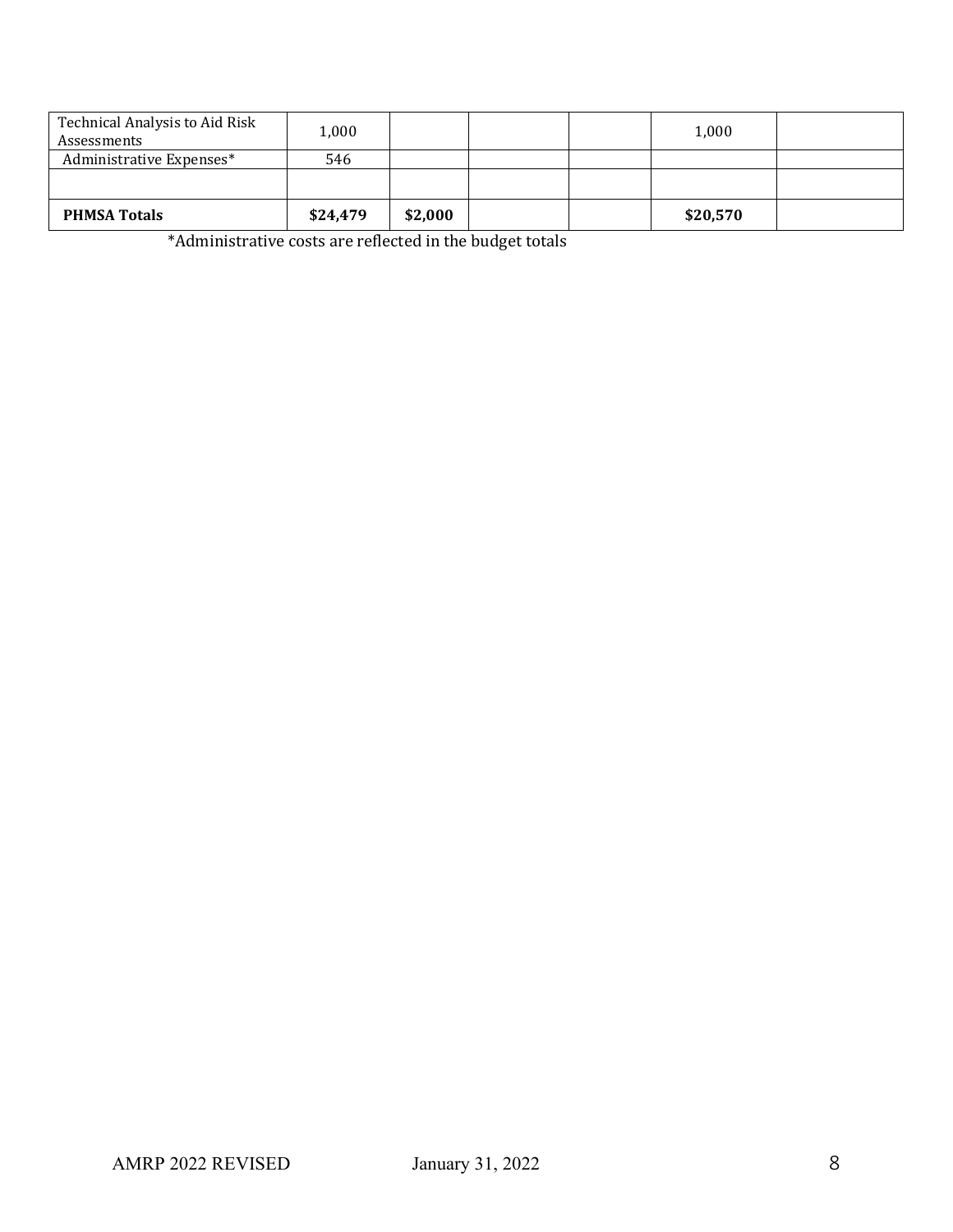# **Table 2- FY2022 RD&T Program Budget Request by DOT Strategic Goals**

| RD&T<br><b>Program Name</b>                                                 | <b>FY2022</b><br>President's<br><b>Budget</b><br>(5000) | <b>SAFETY</b><br>(5000) | Economic<br><b>Strength and</b><br>Modernization<br>(5000) | <b>Equity</b><br>(5000) | <b>Climate and</b><br>Sustain-<br>ability<br>(5000) | <b>Transformation</b><br>(5000) | Organiza-<br>tional<br><b>Excellence</b><br>(5000) |
|-----------------------------------------------------------------------------|---------------------------------------------------------|-------------------------|------------------------------------------------------------|-------------------------|-----------------------------------------------------|---------------------------------|----------------------------------------------------|
| <b>Pipeline Safety</b><br>Research (total)*                                 | \$16,363                                                | \$11,000                |                                                            | \$2,000                 | \$2,000                                             |                                 |                                                    |
| <b>Alternative Fuels</b><br>Research to<br><b>Address Climate</b><br>Change | 2,000                                                   |                         |                                                            |                         | 2,000                                               |                                 |                                                    |
| <b>Liquefied Natural</b><br>Gas Safety                                      | 2,500                                                   | 2,500                   |                                                            |                         |                                                     |                                 |                                                    |
| Underground<br>Natural Gas<br><b>Storage Safety</b><br>Research             | 3,000                                                   | 3,000                   |                                                            |                         |                                                     |                                 |                                                    |
| Pipeline Anomaly<br>Detection<br>/Characterization                          | 1,700                                                   | 1,700                   |                                                            |                         |                                                     |                                 |                                                    |
| Pipeline Leak<br>Detection                                                  | 500                                                     | 500                     |                                                            |                         |                                                     |                                 |                                                    |
| Pipeline Threat<br>Prevention                                               | 1,500                                                   | 1,500                   |                                                            |                         |                                                     |                                 |                                                    |
| Repair<br>Rehabilitation                                                    | 1,800                                                   | 1,800                   |                                                            |                         |                                                     |                                 |                                                    |
| Competitive<br>Academic<br>Agreement<br>Program                             | 2,000                                                   |                         |                                                            | 2,000                   |                                                     |                                 |                                                    |
| Administrative<br>Expenses*                                                 | 1,363                                                   |                         |                                                            |                         |                                                     |                                 |                                                    |
| <b>Hazardous</b><br><b>Materials Safety</b><br>Research (total)*            | \$8,116*                                                | \$7,570                 |                                                            |                         |                                                     |                                 |                                                    |
| <b>Risk Management</b><br>and Mitigation                                    | 1,500                                                   | 1,500                   |                                                            |                         |                                                     |                                 |                                                    |
| Emerging                                                                    | 2,570                                                   | 2,570                   |                                                            |                         |                                                     |                                 |                                                    |
| Packaging                                                                   | 2,500                                                   | 2,500                   |                                                            |                         |                                                     |                                 |                                                    |
| <b>Technical Analysis</b><br>to Aid Risk                                    | 1,000                                                   | 1,000                   |                                                            |                         |                                                     |                                 |                                                    |
| Administrative<br>Expenses                                                  | 546                                                     |                         |                                                            |                         |                                                     |                                 |                                                    |
| <b>PHMSA Totals</b>                                                         | \$24,479                                                | 18,570                  |                                                            | \$2,000                 | \$2,000                                             |                                 |                                                    |

\*Administrative costs are reflected in the budget totals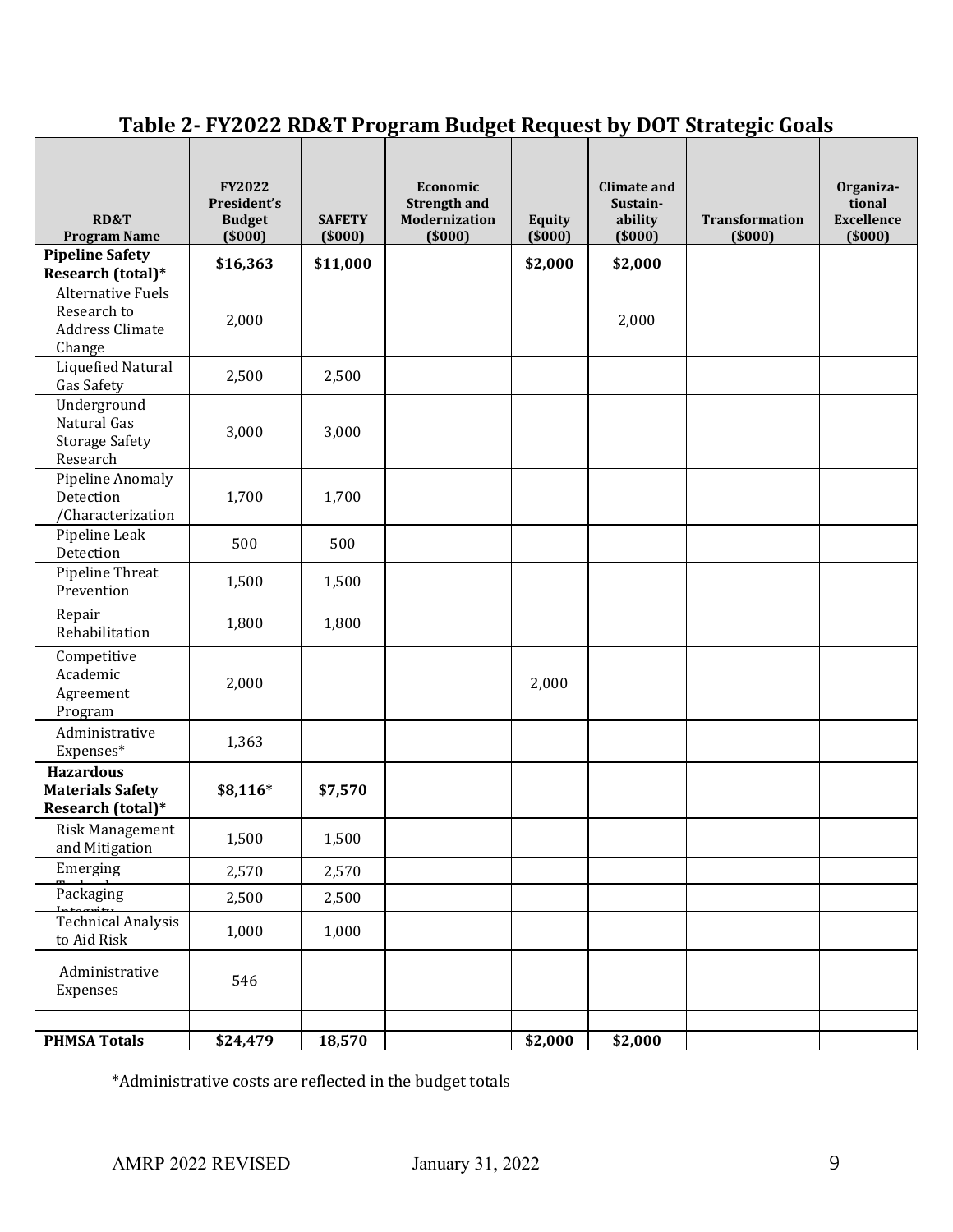# **Chapter 1 – FY 2022 RD&T Programs**

### **Pipeline Safety (\$15,000,000)**

### **Program Description: Pipeline Safety Research Program**

PHMSA's Pipeline Safety Research Program (PSRP) carries out its mission through awards for research to improve the safety of the Nation's pipeline transportation system and to protect people and the environment.

In executing the program strategy, public-private partnerships are formed with stakeholders, as well as interagency partnerships with federal agencies, who share PHMSA's safety objectives. The PSRP employs a coordinated and collaborative approach to address pipeline safety challenges, focuses on removing technical and regulatory barriers for given challenges, and measures research results, outputs, and outcomes.

The actual research projects and scope of activities may change from year to year to address emerging issues based on data analysis and industry needs, and in response to Congressional mandates and specific pipeline incidents. The PSRP over the last several years has included projects such as ground penetrating radar (GPR) for preventing excavation damage to pipelines, aerial platform systems and sensor designs to detect leaks, and Machine Learning (ML) applications to improve pipeline monitoring and integrity management.

#### **Program Objectives:**

The key objectives of the PSRP are to advance innovation and new technology development throughout the industry and to provide scientific research and data to inform pipeline decisionmakers that result in safety improvements for transportation of energy products by pipelines.

America's 2.8-million-mile pipeline network has a very good safety record,<sup>[7](#page-9-0)</sup> serving as the safest mode for transporting energy products. Nevertheless, the pipeline industry still experiences lowprobability/high-consequence pipeline failures causing harm to people, property, and the environment. These incidents negatively impact public confidence in pipeline safety. PHMSA has three primary means of improving pipeline safety: a regulatory program, which establishes a set of minimum safety standards while allowing for the use of new and proven technology through a special permit process; an inspection and investigation program to determine compliance with the minimum standards; and a research program that provides government funding of R&D to advance technology, innovative solutions, and knowledge transfer based upon stakeholder input and PHMSA's pipeline data.[8](#page-9-1)

While DOT's strategic goal of safety is the principal driver of PHMSA's PSRP, its program also contributes to other DOT Strategic Goals because safety-focused projects typically yield solutions affecting economic recovery and rebuilding, climate change, and transportation as an engine for

<span id="page-9-0"></span> $\frac{7}{7}$  https://www.phmsa.dot.gov/data-and-statistics/pipeline/pipeline-incident-20-year-trends

<span id="page-9-1"></span><sup>8</sup> https://www.phmsa.dot.gov/data-and-statistics/pipeline/pipeline-incident-20-year-trends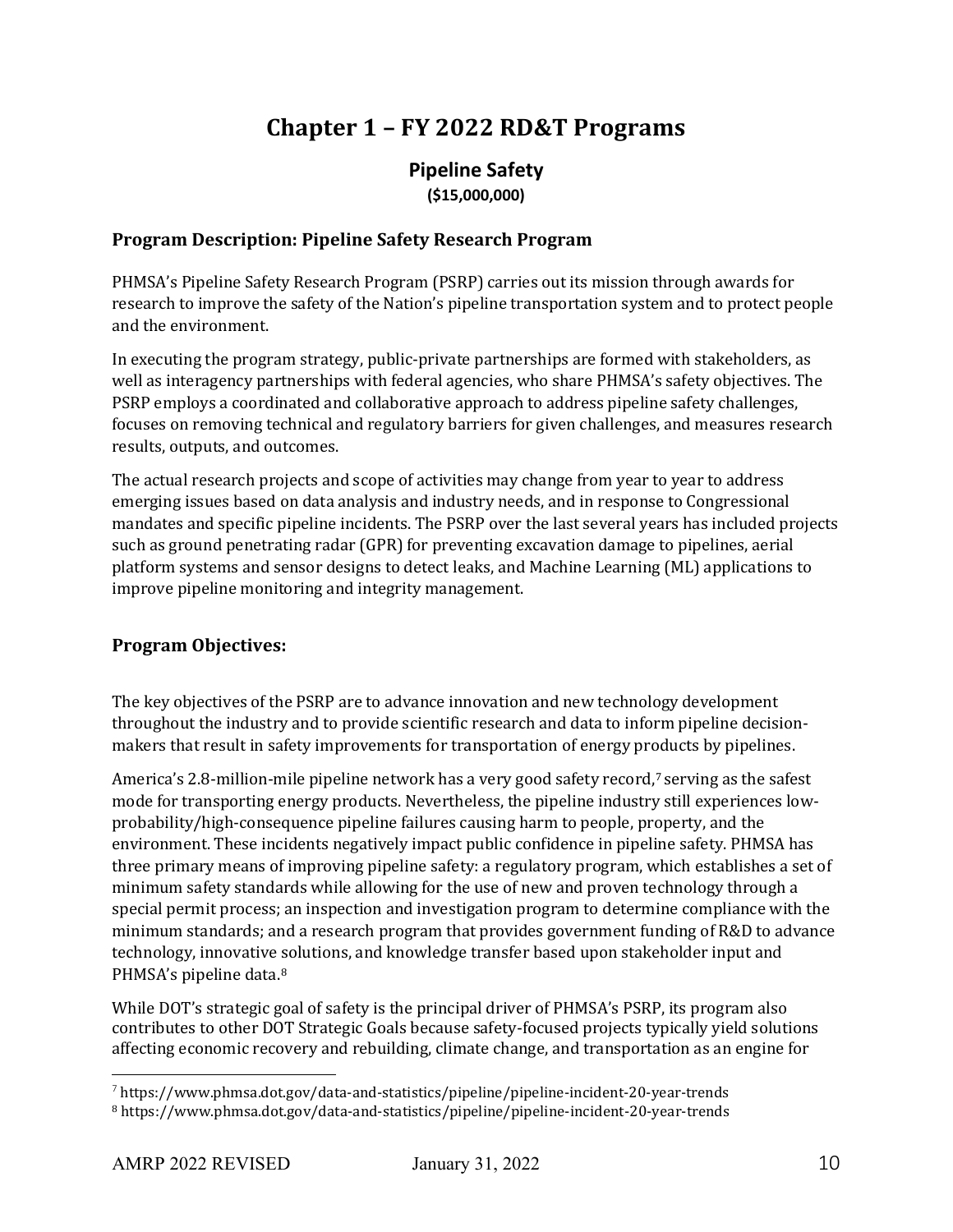equity. Operating pipeline systems safely and reliably are critical to supporting climate solutions and to building a stronger economy. Safe and reliable pipeline systems will support the transportation of renewable energy, such as hydrogen. Advancing research in climate solutions and technologies will result in job promotion and economic growth.

Furthermore, funding research focused on advancing technologies and new knowledge may facilitate improvements to aging pipeline system infrastructure. PHMSA may pursue research topics to investigate the risk profiles and locations of aging cast iron pipeline systems throughout the country and will explore R&D that would advance technological solutions to rehabilitate aging cast iron pipelines in urban areas such as New York City where a major local distribution company has cast iron mains accounting for over 20% of their mains. Additional urban areas such as Boston, Detroit, and Philadelphia with higher instances of cast iron main lines may also benefit from advanced rehabilitation technology solutions. The PSRP is focused on systemic, performance-based approaches to ensure pipeline transportation safety and ultimately reduce incidents resulting in fewer methane emissions and potential harm to the public and the environment.

### **Anticipated Program Activities (PSRP):**

The PSRP utilizes public-private partnerships with stakeholders, academic institutions, small businesses and intergovernmental agreements to implement research projects. The PSRP is executed through competitive awards, cost-sharing agreements, grants and inter-agency agreements (IAA). These four approaches address different research requirements and are designed to develop research concepts from their initial conceptual stages to industry or government adoption. In FY 2022, the PSRP will award new RD&T projects in the following four (4) subprograms:

#### **Competitive Academic Agreement Program**

Under the Competitive Academic Agreement Program (CAAP), awards will be made through competitive bidding to colleges and universities to conduct innovative research. The CAAP is intended to spur innovation by enabling academic research to focus on high-risk, high-reward solutions to a wide range of pipeline safety challenges. The program's focus, execution, and reporting are different than the Pipeline Core Research Program as it is intended to deliver solutions that can be "handed-off" for further investigations. The goal of CAAP is to establish a proof of concept and ultimately demonstrate and deploy new technologies into the Core Research Program that may lead to commercialization. The PSRP will continue to make its CAAP program more inclusive by expanding its outreach communication of its funding opportunities and by ensuring all higher education institutions—including Minority Serving Institutions, such as Historical Black Colleges and Universities, Hispanic-serving Institutions, and Asian American and Pacific Island Serving Institutions—are notified of opportunities.

#### **Core Research Program**

Under the Pipeline Core Research Program, the main activities focus on technology or product development, demonstration, and commercialization. In addition, the Pipeline Core Research Program will promote the use of new knowledge by pipeline decision makers.

#### **Small Business Innovative Research**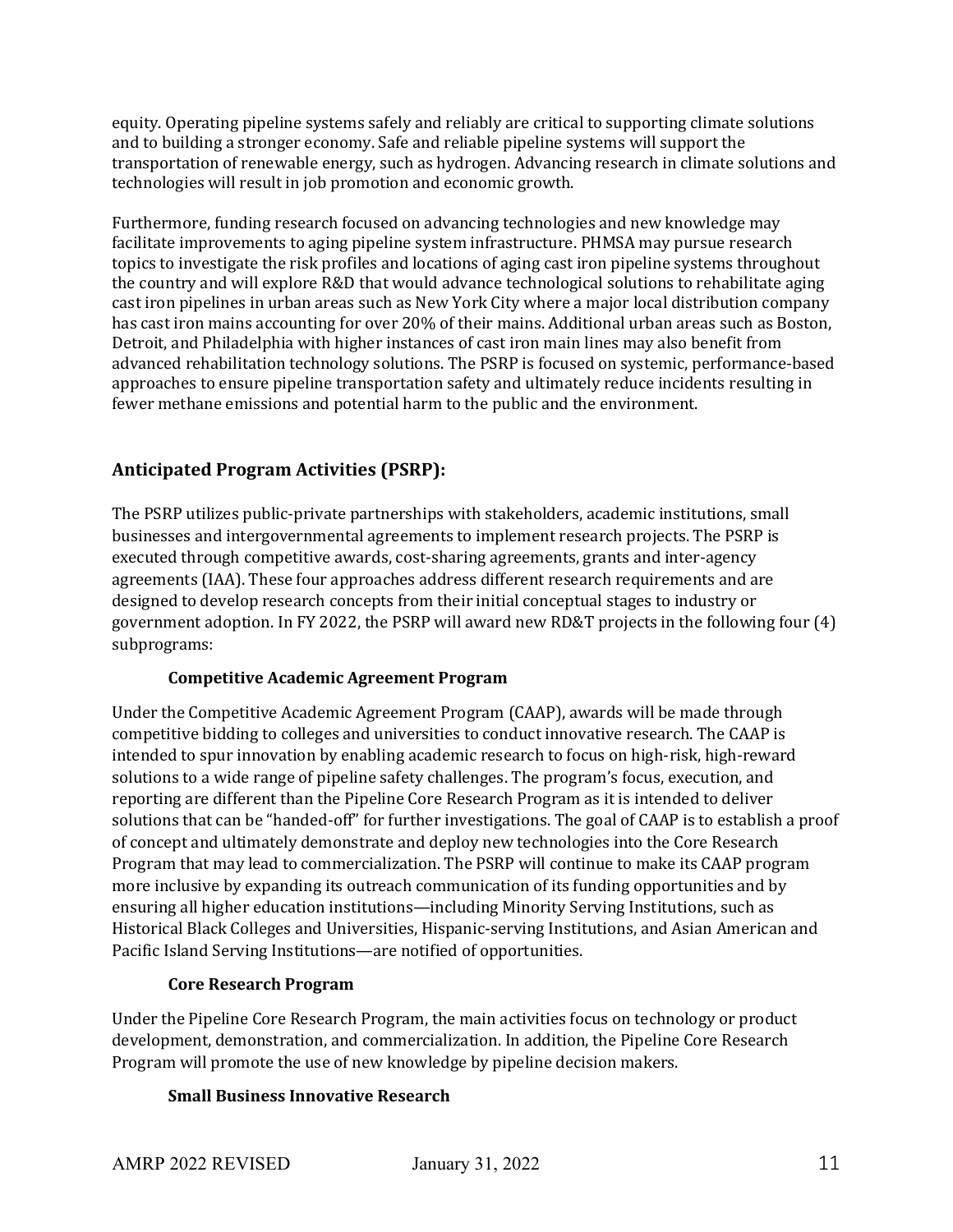Under the Small Business Innovative Research (SBIR) Program, awards will support the nation's small businesses. SBIR activities will begin with technical merits and feasibilities for potential commercial use by the pipeline industry. Subsequent activities will ultimately develop and deploy the proven technology to the market.

### **Federal Partnerships**

The PSRP partners with government research organizations through Inter-Agency Agreements (IAA) to conduct technical research. PHMSA currently has IAAs with the U.S. DOT Volpe National Transportation Systems Center, Oak Ridge National Laboratory, Sandia National Laboratories, The National Institute of Standards and Technology, and other Federal entities.

In FY 2022, PSRP will be awarding new RD&T projects in the following seven (7) subprograms:

1. Alternative Fuels Research to Address Climate Change Solutions – The 2019 U.S. Environmental Protection Agency (EPA) Draft Inventory of U.S. Greenhouse Gas Emissions and Sinks data report that natural gas transmission and distribution pipelines accounted for 24% and 9% of total methane emissions, respectively.[9](#page-11-0) To address climate change solutions, PHMSA will work towards methane emission reductions from its regulated infrastructure, by coordinating with its stakeholders and interagency partners to develop strategies to fund research projects in this topic area. PHMSA plans to identify research gaps for hydrogen gas and/or for various hydrogen blends in natural gas pipeline facilities, including gas transmission, gas distribution, compressor stations, and gas storage that reflect current projections for industry utilization of pipeline systems and storage. Furthermore, the PSRP plans to include a recommended prioritization of R&D topic areas based on current industry usage projections.

Much Federal and international research has been conducted on alternative renewable fuels in hydrogen and/or hydrogen blends. In order to minimize any duplication, PHMSA plans to conduct a study/literature search to identify research topic areas that are already well supported by existing research. The study/literature search will also include areas where additional R&D investments would contribute towards improving pipeline safety and climate change solutions.

Based on the results of this preliminary study, PHMSA will identify focused working groups to address technical gaps on hydrogen/energy renewables. PHMSA plans to host its FY 2022 R&D Forum in the Fall of 2021 that will include working groups on hydrogen/energy renewables and other pipeline safety initiatives. This Forum will provide an interactive venue for governmental, international, and non-governmental organizations to collaborate about ongoing work and research results on pipeline safety, including renewable fuels, such as hydrogen, and the safe transportation of such fuels by the pipeline system. PHMSA will use the results from the gap analyses and Forum to establish its specific research strategy to help reduce pipeline leaks and address climate change for FY 2022.

2. Liquefied Natural (LNG) Gas Safety – The recent growth in the production and export of LNG has required PHMSA to clarify regulatory guidance within the changing energy

<span id="page-11-0"></span> $9$  2018 FPA data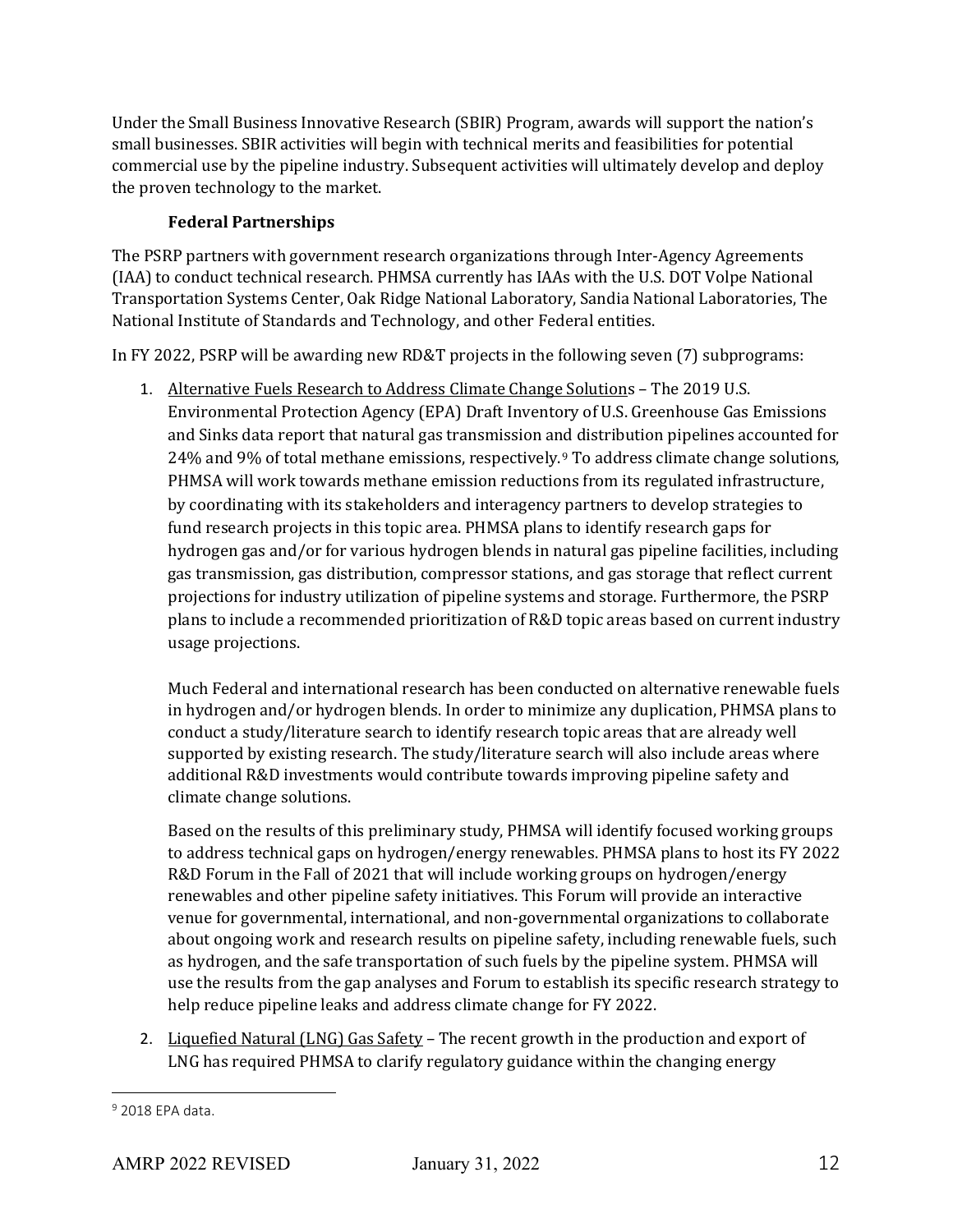landscape and update its regulations for LNG facilities to address the mandates in the PIPES Acts of 2016 and 2020. LNG research activities will address various regulatory and industry challenges related to LNG hazards, as well as foster development of new technologies and alternative designs for LNG storage and piping systems. Additional opportunities in this research topic will address performance-based risk reduction for design, construction, operations, maintenance, and fire protection of LNG facilities. Research outputs can optimize LNG as a transportation fuel for multiple modes of transportation and enable the transition from conventional oil-based fuels to LNG for marine vessels resulting in significant air pollution reductions in coastal and sensitive ecosystems.

- 3. Underground Natural Gas Storage (UGS) Facilities Safety After the 2015 Aliso Canyon Gas Storage Field leak, Congress directed PHMSA to regulate underground natural gas storage in consistent with mandates in the PIPES Act of 2016. In 2018, the PSRP began funding research and building a portfolio of solutions to support the development of integrity management programs applicable to the more than 17,000 wells associated with underground natural gas storage facilities in the United States. Additional UGS research gaps will be pursued in FY 2022 with studying surface wellhead seal design and monitoring, use of fiber optics to monitor wellbores and methods to improve cathodic protection of storage wells to improve the integrity of UGS facilities, and thereby reduce natural gas releases into the environment.
- 4. Pipeline Anomaly Detection/Characterization The detection and characterization of anomalies in the pipeline systems require solutions that integrate people, processes, and technology into a comprehensive program. Detection capability must progress past simple corrosion to complex anomalies involving a mixture of dents, gouges, and corrosion. Research activities will develop new or improved tools, technology, and assessment processes to identify and locate critical pipeline defects and to improve characterization of their severity. Corrosion continues to be a major contributor of reportable incidents, accounting for 24% of serious incidents<sup>10</sup>. This will drive further the study of detection and characterization solutions and develop technology and models that can improve the management of integrity threats.
- 5. Pipeline Leak Detection Leak detection continues to present a challenge. Based on 2019 data from the Environmental Protection Agency (EPA), methane emissions from PHMSAjurisdictional pipelines account for approximately 33% (2,038 kilotons of CH4) of the total emissions (6,258 kilotons of  $CH<sub>4</sub>$ ) from the oil and gas industry. Of this amount, 9% (560 kilotons of  $CH<sub>4</sub>$ ) of methane emissions are from the gas distribution system. The majority of methane emissions from gas distribution systems are from pipeline mains and service lines, followed by residential and commercial meters and from excavation damage. In May of 2021, PHMSA hosted a public meeting, which focused on leak detection and leak repair. Several technology vendors participated and presented on advanced leak detection

<span id="page-12-0"></span><sup>10</sup> <https://www.phmsa.dot.gov/data-and-statistics/pipeline/national-pipeline-performance-measures>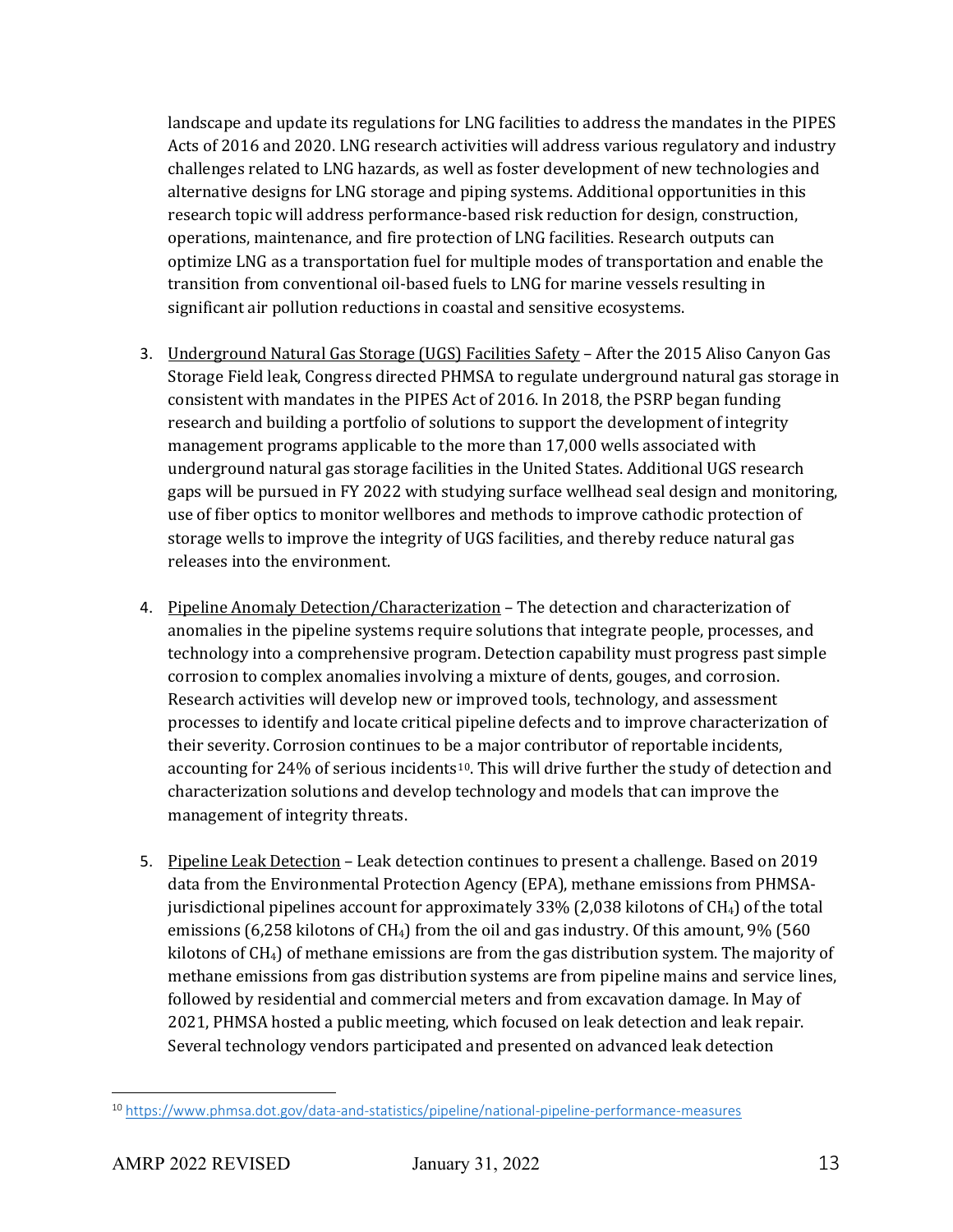technologies. Input received from the public meeting will help drive the specific research strategy funded in FY 2022. Research under this element strongly supports efforts to abate methane releases and are in line with the goals of Sections 113 and 114 of the PIPES Act of 2020.

- 6. Pipeline Threat Prevention Several threats to the safe operation of pipelines will be addressed in the coming year, including excavation related damage and corrosion. Damage to pipelines by excavation and outside force continues to be a leading cause of pipeline failures based on 2021 pipeline incident data.<sup>[11](#page-13-0)</sup> Preventing or reducing excavation damage would dramatically improve pipeline safety and reduce methane emission. The PSRP's research investments will develop new or improved tools and technology to aid in the prevention and reduction of damage to pipelines, thereby enhancing safety and preventing or diminishing methane releases into the environment. Internal pipeline corrosion remains a major contributor to reportable incidents. To prevent this threat, further research will be conducted into technology solutions and methodologies. The PSRP will continue to foster partnerships with stakeholders to test new approaches and validate these in the field.
- 7. Repair/Rehabilitation Damaged coatings and corrosion damage are major problems for pipelines; reliable methods for repairing these issues are of paramount importance for the safe and reliable operation of pipelines. This program will focus on the development of enhanced repair materials, techniques, processes, tools, and/or technology designed to directly support this objective.

### **Congressional Mandates:**

PHMSA will conduct congressionally mandated research and develop corresponding reports to address the PIPES Act of 2020 and the Consolidated Appropriations Act, 2021. The specific requirements are outlined below.

Section 105 of the Pipes Act of 2020 requires PHMSA to conduct a pipeline safety testing enhancement study analyzing the potential value to safety of an independent testing facility for pipeline safety research and development. This study will determine whether an independent pipeline safety testing facility would be critical to the work of PHMSA.

Section 114(d) of the Pipes Act of 2020 mandates that PHMSA develop a report on best available technologies or practices to prevent or minimize the release of natural gas. The report will address potential new pipeline facility designs that could mitigate the need to intentionally vent natural gas. Furthermore, the report will include a timeline for updating pipeline safety regulations to minimize the release of natural gas. The report will assist PHMSA with identifying potential R&D gaps in preventing or minimizing the release of natural gas without compromising pipeline safety when making planned repairs, replacements, or maintenance, or when the operator intentionally vents or releases natural gas. This would ultimately assist in tackling climate change by reducing methane emissions.

<span id="page-13-0"></span><sup>11</sup> <https://www.phmsa.dot.gov/data-and-statistics/pipeline/national-pipeline-performance-measures>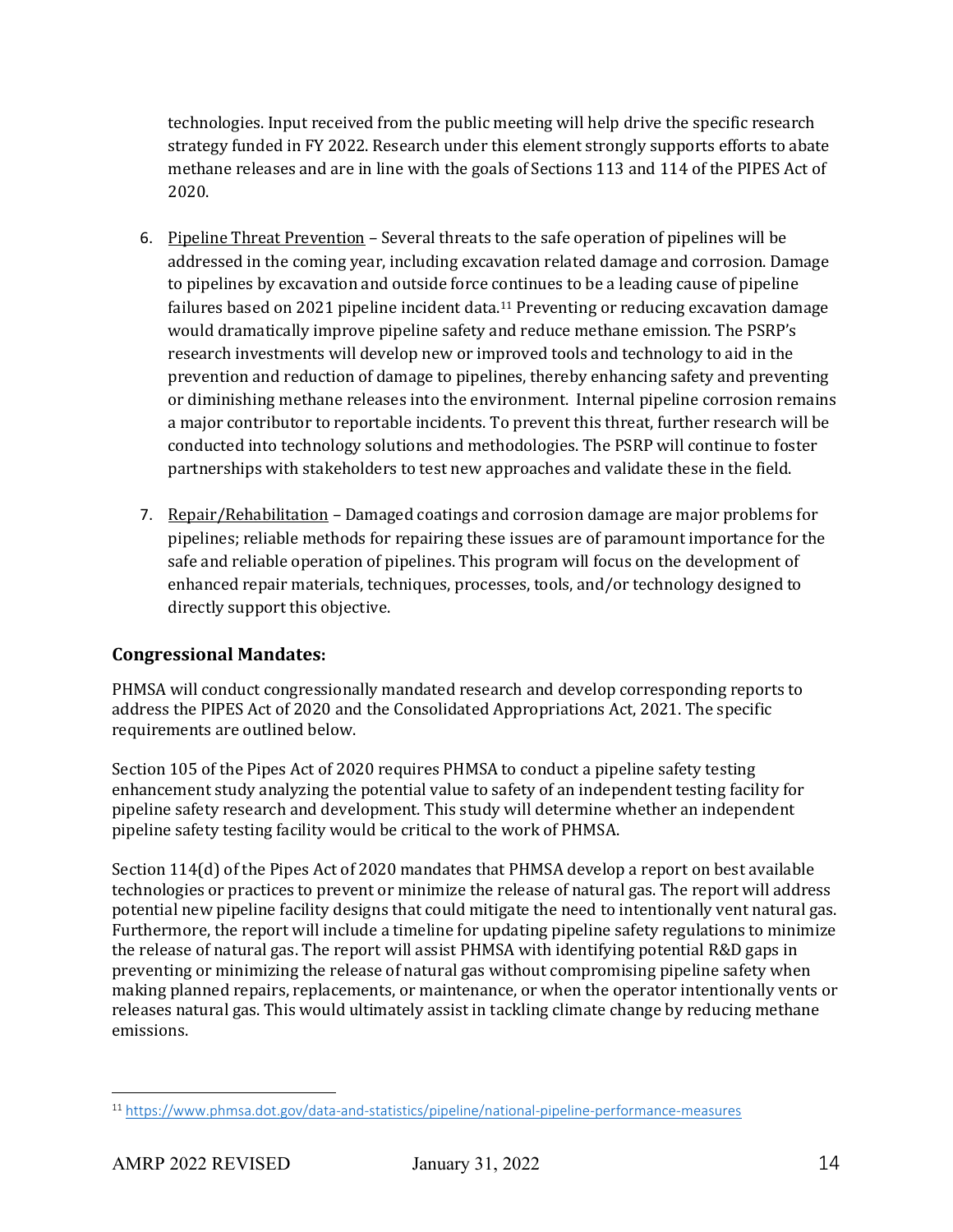PHMSA's FY 2021 appropriation<sup>[12](#page-14-0)</sup> mandates that PHMSA must submit an updated research plan to the House and Senate Committees on Appropriation and receive an approval prior to utilizing FY 2021 funding for construction activities at the Transportation Technology Center. The updated research plan will include a robust assessment of the causes of pipeline failure and pipeline safety risks. PHMSA will define its short-term and long-term research and development objectives that address pipeline safety risks identified in the assessment of incident and accident data. The roles and responsibilities of PHMSA and its stakeholders in advancing technological solutions that will improve pipeline safety will be described in the updated research plan.

The joint explanatory statement accompanying the Consolidated Appropriations Act, 2021 calls for a review of current and new corrosion control techniques that may be utilized to reduce leaks from regulated aboveground storage tanks. The review will include an analysis of supplementary or alternative techniques of cathodic protection systems for aboveground storage tanks.

### **Expected Program Outcomes:**

PHMSA's PSRP activities result in the development of new technology, innovative solutions, and new knowledge intended to improve pipeline safety and reliability. PHMSA anticipates that research in this sector will result in the commercialization of cutting-edge pipeline safety technologies, the issuance of new U.S. patents, and the solutions to complex research questions that inform safety standards. The PSRP frames research questions around safety standards and measures the success of research on how well it answers the question, informs safety standards, and improves overall safety outcomes. Expected outcomes in the seven research topic areas include the following:

- Providing new knowledge in support of managing risk and removing of barriers to transportation of hydrogen and other renewables by pipelines.
- Developing new technologies and alternative designs for LNG storage and piping systems;
- Providing performance-based risk reduction for design, construction, operations, maintenance, and fire protection of LNG facilities;
- Improving safety systems for underground natural gas storage facilities;
- Locating, quantifying, and reducing the volume of pipeline leaks and ruptures;
- Identifying small leaks before they lead to catastrophic ruptures;
- Preventing pipeline threats and damage;
- Decreasing pipeline accidents and incidents;
- Alerting pipeline operators to possible excavation damage;
- Helping operators map existing pipelines;
- Providing effective instrumentation allowing for accurate remediation measures; and
- Finding and removing critical defects in pipeline systems.

The following are some examples of prior outputs and products:

<span id="page-14-0"></span><sup>&</sup>lt;sup>12</sup> Consolidated Appropriations Act, 2021, (Pub. L. 116-260 – Division L, Title I) https://www.congress.gov/bill/116th-congress/house-bill/133/text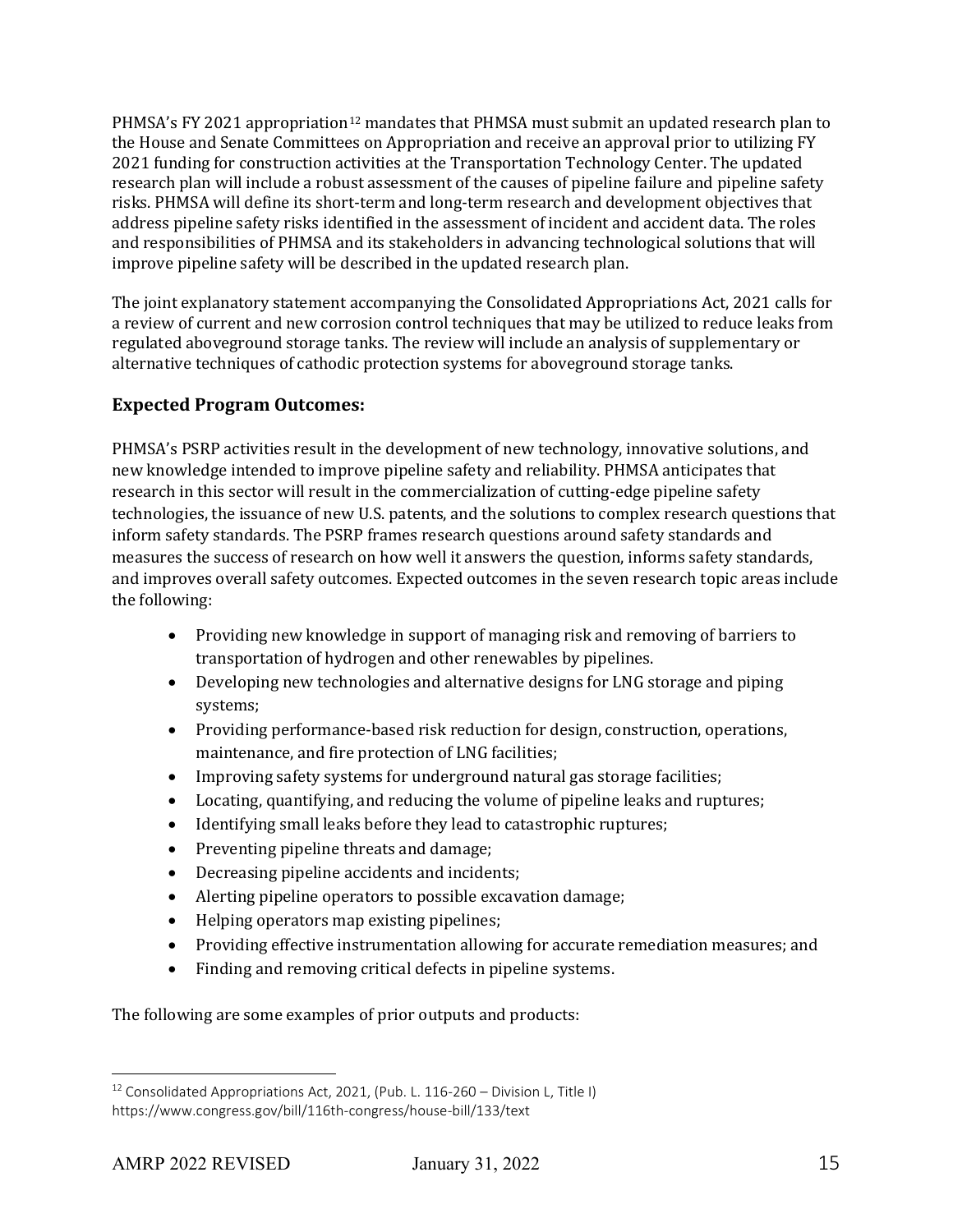**Pipeline Threat Prevention** – In FY 2019, the PSRP registered technology transfer after confirmation from the researcher Gas Technology Institute on the project entitled "GPS-Based Excavation Encroachment Notification"[13.](#page-15-0) The project demonstrations validated that data collection during active construction activities could be used to reduce or eliminate damage from excavation activities. The commercialized solution was licensed to HydromaxUSA under the product name UtilAlert™. This data collection provides benefits that minimize the cost of damages, avoids delays to completion schedules, enhances safety for workers and the general public; and allows all stakeholders to benefit from enhancing situational awareness and reducing risk.

**Pipeline Leak Detection** – In FY 2019, the PSRP registered a technology transfer after confirmation from the researcher Physical Sciences, Inc. on the project entitled ["Natural Gas](https://primis.phmsa.dot.gov/matrix/PrjHome.rdm?prj=650)  [Pipeline Leak Rate Measurement System"](https://primis.phmsa.dot.gov/matrix/PrjHome.rdm?prj=650)[14.](#page-15-1) The project supported development of the Heath MobileGuard™ gas leak detection system, which consists of a methane/ethane analyzer, global positioning system (GPS), sonic anemometer, and proprietary leak detection software that presents real-time geospatial maps of multiple gas concentrations. The software's sophisticated leak detection algorithm combines the system's measurements of gas concentrations ( $CH_4$ ,  $C_2H_6$ ), GPS coordinates, and local wind velocity (sonic anemometer) to estimate the leak location. Readings are stored in the device and can be transmitted in real-time to the Cloud for centralized monitoring. The MobileGuard ™ laser-based sensor's sensitivity and precision is more than 3,000 times greater than legacy methods, enabling identification of leaks several hundred feet away from the source. The system's improvement in identifying leaks and their location will enable entities to more expeditiously repair the source of the leak limiting the duration of methane emissions. Limiting the duration of unintentional methane releases will help advance the Administration's executive action to tackle climate change by ultimately lowering the U.S.' s cumulative methane emissions.

**Pipeline Anomaly Detection/Characterization** – In FY 2020, the PSRP registered a technology transfer after confirmation from the researcher APPLUS RTD USA, Inc on the project entitled "In-Ditch Validation Methodology for Determination of Defect Sizing"[15](#page-15-2). The research development and validation success supported incorporating Inverse Wave Field Extrapolation (IWEX) technology onto calibration tools, seam weld inspections, and magnetic crawlers for Stress Corrosion Cracking inspections at Applus. IWEX is a next-generation ultrasonic inspection technique with the ability to display flaws as a 2-dimentional cross-section or as a 3-dimensional image, allowing users to get a better look at flaws to determine if they are true defects or benign.

**Pipeline Anomaly Detection/Characterization** – In FY 2021, the PSRP registered technology transfer after the confirmation from the researcher Northwest Gas Association on the project entitled ["Development, Field Testing and Commercialization of a Crack and Mechanical Damage](https://primis.phmsa.dot.gov/matrix/PrjHome.rdm?prj=496)  [Sensor for Unpiggable Natural Gas Transmission Pipelines"](https://primis.phmsa.dot.gov/matrix/PrjHome.rdm?prj=496)[16](#page-15-3). The research supported the launch of the Laser Deformation Sensor (LDS) on the Explorer line of robotic inspection tools. The LDS is a laser-based sensor that allows the identification of any mechanical damage or ovality issues in a hard to inspect or unpiggable natural gas transmission pipeline. Unlike its traditional caliper-based mechanical damage sensors found on smart pigs, this sensor has no moving parts, requires minimal power to operate; is very light and occupies very little space. These are all important attributes for

<span id="page-15-0"></span><sup>13</sup> https://primis.phmsa.dot.gov/matrix/PrjHome.rdm?prj=249

<span id="page-15-1"></span><sup>14</sup> https://primis.phmsa.dot.gov/matrix/PrjHome.rdm?prj=650

<span id="page-15-2"></span><sup>15</sup> https://primis.phmsa.dot.gov/matrix/PrjHome.rdm?prj=503

<span id="page-15-3"></span><sup>16</sup> https://primis.phmsa.dot.gov/matrix/PrjHome.rdm?prj=496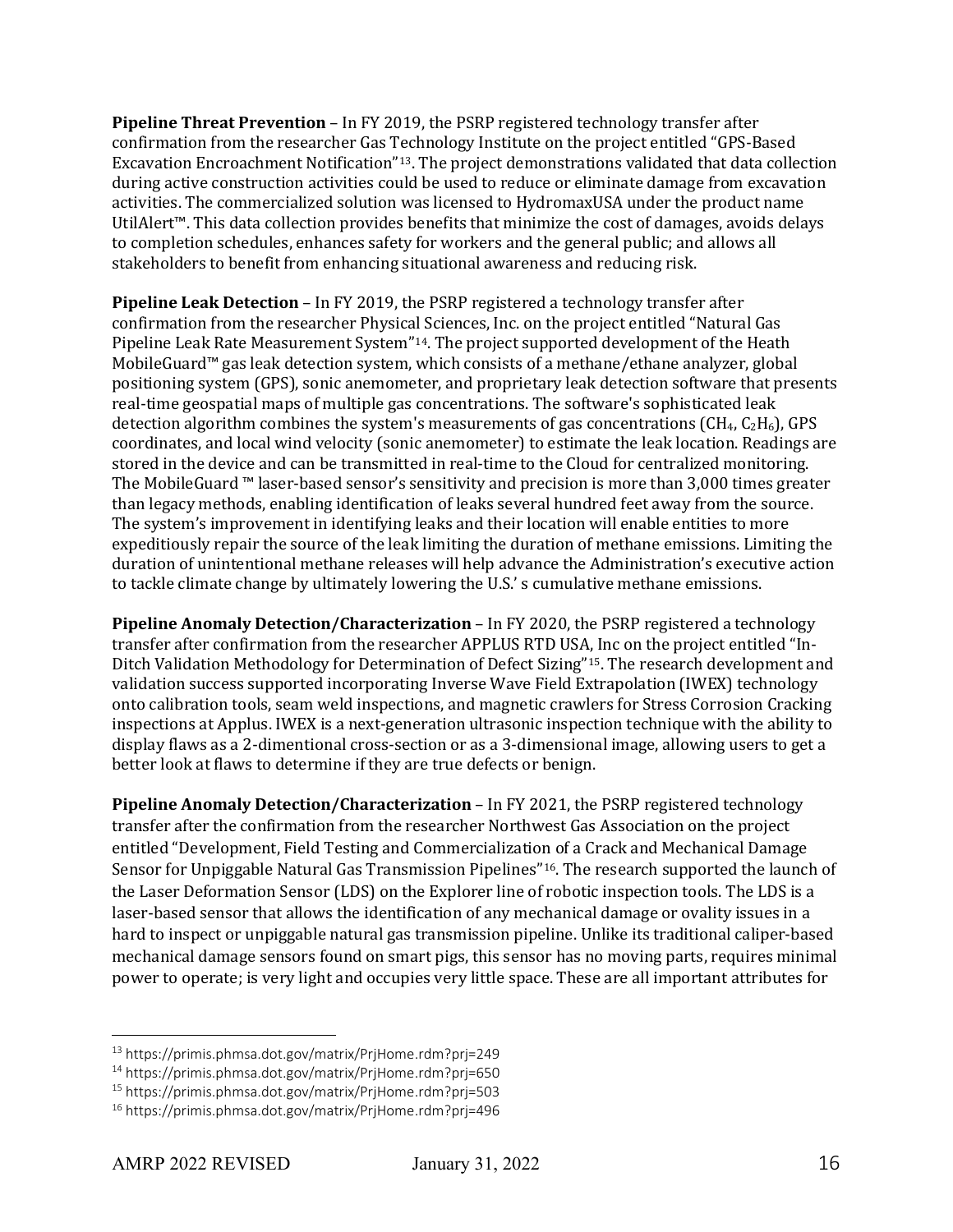effectively operating in traditionally unpiggable systems. The technology identifies mechanical damage or ovality issues at an accuracy level comparable to or better than traditional calipers.

### **Collaboration Partners (PSRP):**

Congress directed PHMSA to "consult with or seek the advice of appropriate representatives of the natural gas, crude oil, and petroleum product pipeline industries, utilities, manufacturers, institutions of higher learning, Federal agencies, pipeline research institutions, national laboratories, State pipeline safety officials, labor organizations, environmental organizations, pipeline safety advocates, and professional and technical societies" in Section 12(d)(2) of the Pipeline Safety Improvement Act of 2002.[17](#page-16-0)

This collaboration and interaction with the above stakeholders is performed through various consultative processes, including periodic Pipeline RD&T Forums. The purpose of these collaborative processes is to analyze and identify research gaps with the goal of avoiding duplication of efforts. This process creates stakeholder-based justifications for federal investment in nationally recognized pipeline safety challenges. In FY 2022, PHMSA anticipates holding a R&D Forum in the fall of calendar year 2022 to address pipeline safety initiatives, including hydrogen/climate change solutions. The Forum will identify pipeline safety gaps in the R&D areas, including those related to alternative power generation fuels and greenhouse gas emission reductions. The outputs from the Forum will further develop the FY 2022 research agenda.

The benefits of research collaboration and stakeholder engagement are many. PHMSA understands that engagement enriches the program so that it remains focused on addressing the highest priorities, leverages successes by others, and supports meeting PHMSA mandates. Robust engagement also ensures that all stakeholders are aware of program implementation and research results. To ensure that the most capable researchers are selected for award and to minimize duplication, other federal and state agencies, as well as representatives from the natural gas transmission and distribution and hazardous liquid pipeline industries, assist PHMSA in the preaward merit review of research proposals. Stakeholder collaboration continues into the post-award where Technical Advisory Panels as part of awarded research projects allow operators, technology service provides, other government agencies and subject matter experts to assist PHMSA with ensuring project results will be germane to the solicited need. Post-award projects are managed by the PSRP's project managers who receive and review quarterly progress reporting for technical completeness and quality. Project managers also review draft final reports to ensure technical completeness and high-quality deliverable on the final report before publicly posting any reports on the project page website The PSRP tracks the project page visits and document downloads as one metric of the project results. Finally, academia assists PHMSA with the post-award peer review to evaluate progress, collaboration, content, and quality of the research projects. The post-award peer reviews result in project-specific recommendations to improve the likely success in achieving the research goals.

PHMSA values equal opportunity and diversity of opinion when establishing the research strategy. In March 2019, PHMSA released a Special Notice for "Identifying Pipeline Safety Research Ideas" in the Federal Business Opportunities portal. The Special Notice invites any interested stakeholder to submit ideas for future research. This notice is open year-round and revised periodically to reflect focused topic areas of PHMSA and interested stakeholders. PHMSA initiated this to widen stakeholder participation in formulating its future research strategy beyond its forums.

<span id="page-16-0"></span><sup>17</sup> Public Law 107–355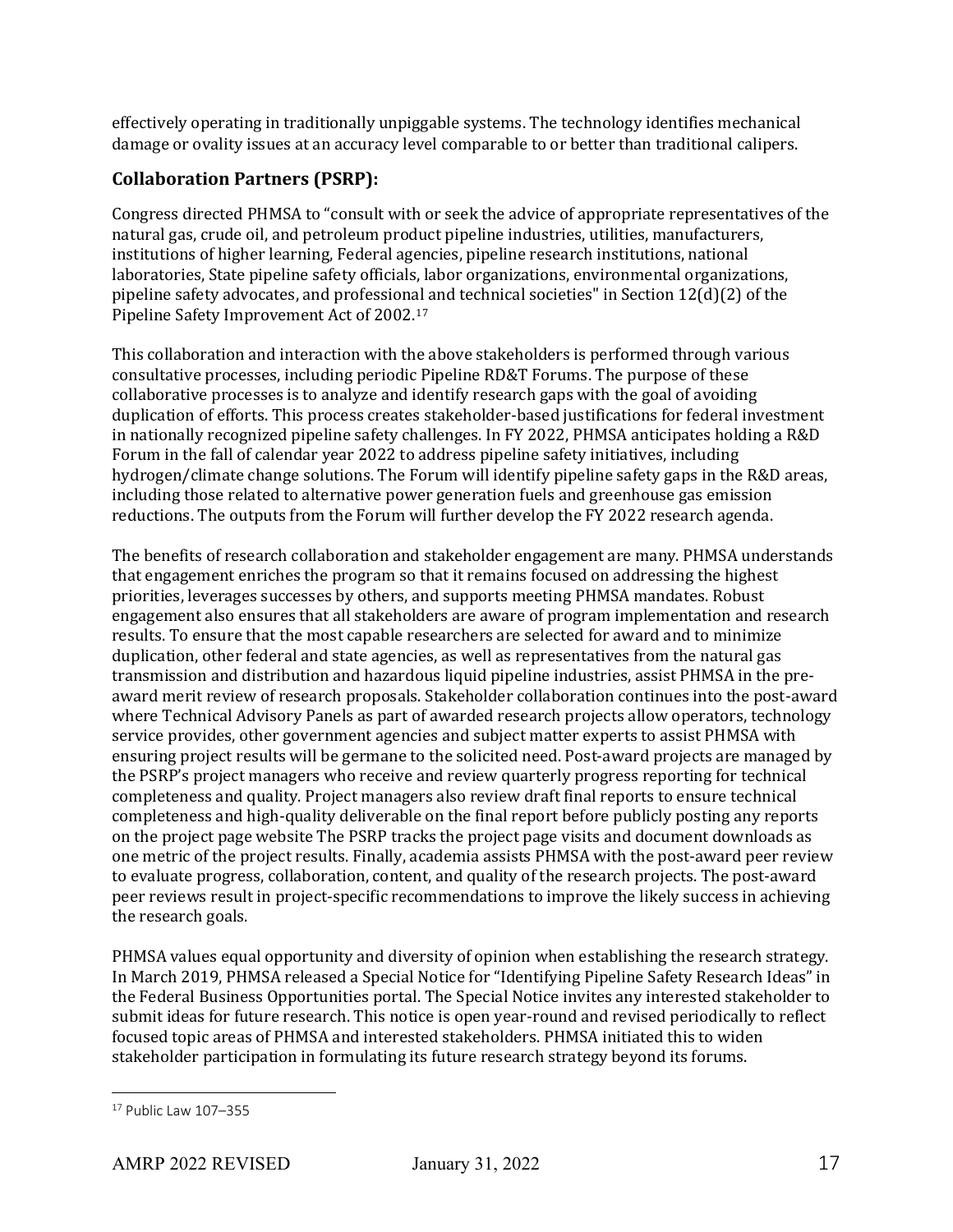Government and non-government research partnerships provide clear opportunities to leverage ongoing successes, co-fund research on mutual safety challenges, and avoid duplication. PHMSA shares information with trade associations, the pipeline industry, and pipeline industry service providers throughout the year on its research programs and consults with subject matter experts from these organizations on focused projects and topics. Research partners—both government organizations (GO) and non-government organizations (NGO)—that coordinate and co-fund research with PHMSA include:

American Gas Association (NGO) American Petroleum Institute (NGO) American Public Gas Association (NGO) American Society of Mechanical Engineers (NGO) Association of Oil Pipe Lines (NGO) California Energy Commission (GO) Canada Energy Regulator (GO) Department of Agriculture (GO) Department of Commerce: National Institute of Standards and Technology (GO) Department of Energy (GO) Department of the Interior: Bureau of Safety and Environmental Enforcement (GO) Environmental Defense Fund (NGO) Environmental Protection Agency (GO) Interstate Natural Gas Association of America (NGO) NACE International (NGO) National Association of Pipeline Safety Representatives (GO) Northeast Gas Association/NYSEARCH (NGO) Operations Technology Development (NGO) Pipeline Research Council International (NGO) Pipeline Safety Trust (NGO)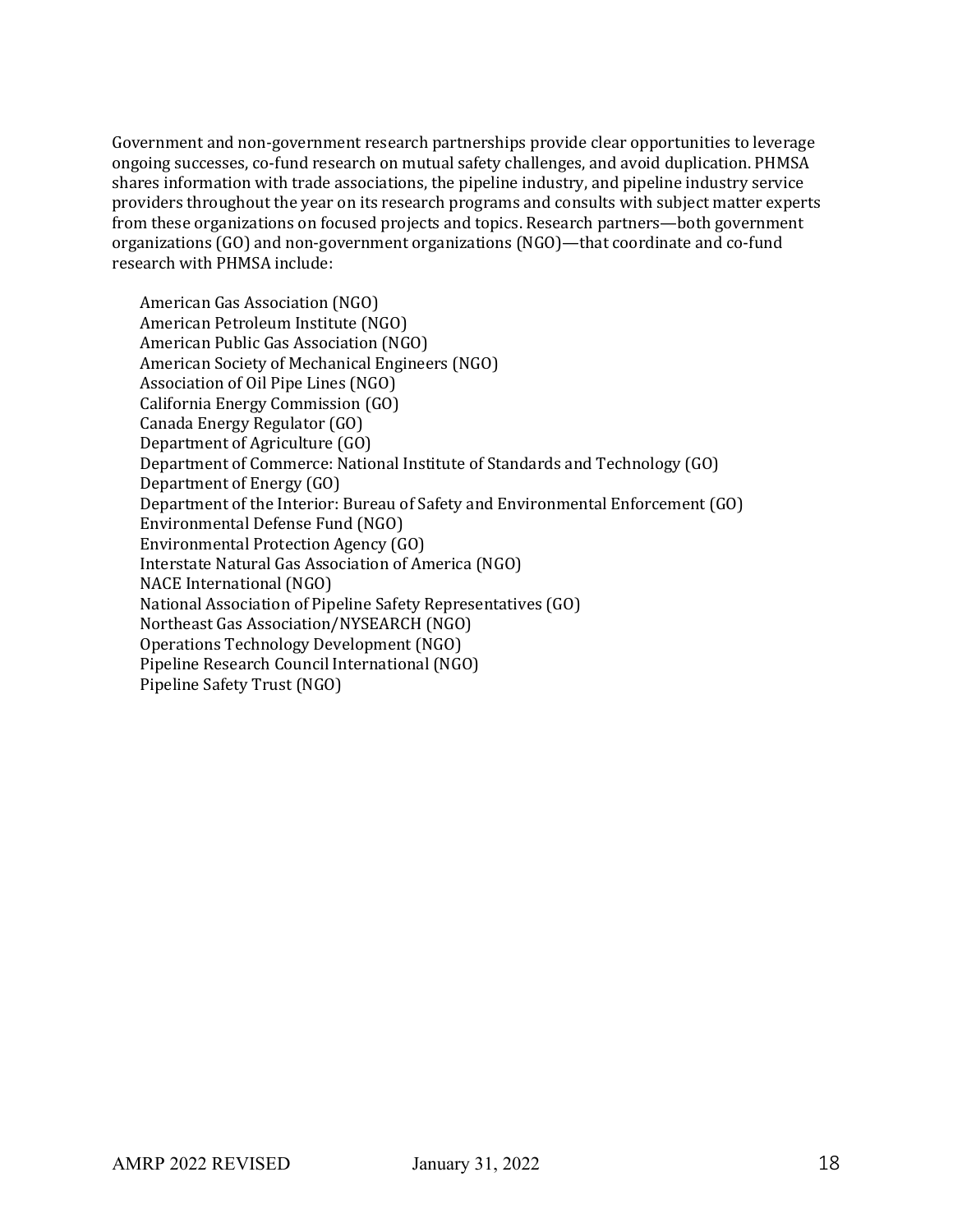## **Hazardous Materials Safety Research Program (\$7,570,000)**

### **Program Description**

PHMSA's Office of Hazardous Materials Safety Research Program (HMSRP) supports the PHMSA mission by sponsoring research that will improve safety, protect the environment, and enhance the reliability from the risks associated with the transport of hazardous materials, including the transport of energy products. The primary Research, Development, & Technology Branch objectives are to improve transportation safety by identifying risk management and mitigation programs and tools; improving packaging technologies and designs; and identifying, developing, and fielding new packaging materials and transportation technologies.

The HMSRP recognizes the importance of addressing the President's Executive Orders on Climate Change (Exec. Order No. 14008), Environmental Justice (Exec. Order No. 13895), and the COVID-19 Crisis (Exec. Order No. 13998). Many of the HMSRP research outcomes already support these initiatives by enhancing safety for the American people. By improving hazmat transportation safety, the HMSRP initiatives also help to improve environmental conditions and benefit underserved communities because safety is positively correlated to both. Projects planned for FY2022 will focus on tank car safety standards, charged storage devices, aerogels and metal foams as novel packaging materials, and aluminum alloys in the growing hydrogen fuel industry.

The HMSRP employs a coordinated and collaborative approach to hazardous materials transport to effectively collaborate with our modal partners, private organizations, and universities that share the same safety objectives. Each year the HMSRP hosts a forum where research partners and interested parties come to hear the latest department's efforts, share scientific findings with each other, and identify research needs to further enhance the safe transportation of hazardous materials. This forum provides the vital information that drives the HMSR's success. The department communicates program activities, like the forum, actions, and data through announcements and updates on the HMSRP website. From there, the research partners and interested parties can access the HMSRP research findings and important information including upcoming conferences, presentations, and points of contact.

#### **Program Objectives**

#### **Risk Management and Mitigation**

The goal of the risk management program is to improve public safety and protect the environment by identifying transport risks and developing mitigation strategies. In support of the Department's safety goal, research will focus on risk reduction strategies designed to lower transport-related injuries and fatalities, increase packaging and operational safety, or improve system reliability. Risk strategies which may be researched include improving transport safety through application of new risk models and methodologies, use of data analytics in hazardous materials transport research, supporting the development of national and international transport and packaging standards, and identifying industry best practices and publicizing lessons learned. Research outputs include Composite Metal Foams for Impact Protection of Hazardous Material Transportation, Fine Grain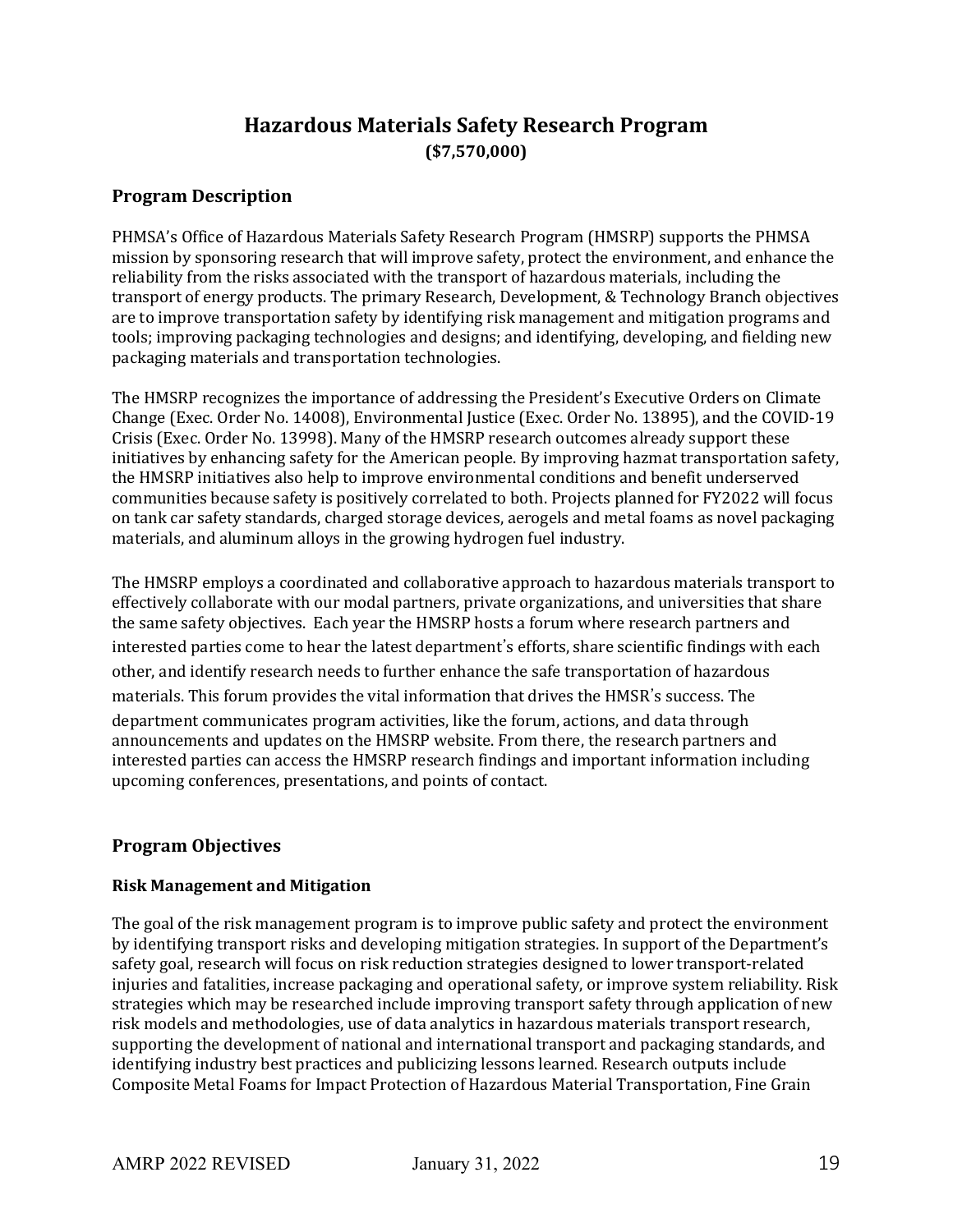Metal Powder Standards for Consumer Pyrotechnics, and Thermo-Mechanical Responses of Fiber Reinforced Plastic (FRP) Composite Jacketing for Tank Cars under Impact and Fire.

#### **Emerging Technology**

Advancements in technology and the increased volume of energy products transported present challenges. HMSRP helps PHMSA to keep pace with the need for packaging designs and regulations to evolve. Research under this strategic element is designed to identify and analyze emerging materials, energy products, processes, packaging technologies, and transport operations and to assess their potential risks or benefits to the existing hazardous materials transport network. The goal of the emerging technology program is to improve public safety and protect the environment by developing new packaging materials and new transport systems. This research supports the improvement of packaging safety standards, the development of hazardous materials transport best practices, and the documentation of lessons learned in safety operations. Though our Small Business Innovation Research Phase I Program and Broad Agency Announcements, HMSRP has been able to promote new emerging technology such as Honeycomb-Encapsulated Phase Change Materials Composites for Battery Transportation Safety and Active Termination of Lithium-Ion Battery Fires and Thermal Runaway.

#### **Packaging Integrity**

The best way to protect people and the environment from hazardous materials during transportation is to keep the materials contained within their package. HMSRP research focuses on improving packaging design and integrity. Research efforts in this strategic area are designed to evaluate and verify the suitability and effectiveness of packaging standards and practices and improve transport safety by developing, evaluating, and testing new packaging technologies and materials. Outcomes for projects funded under the initiative will decrease transportation incidents by improving packaging integrity, thereby enhancing a package's ability to contain its contents during hazardous materials transportation incidents. This program supports the Department's safety goal and the DOT Strategic Plan, as improved packaging will decrease deaths and serious injuries resulting from package failure or improper use of packages, reducing human error by improved and simplified operating and handling instructions, and further prevent environmental disasters by increasing reliability in the transportation system. With the collaboration with the Volpe Center, we have been able to conduct several projects relating to novel packaging for highway cargo tanks and rail tank cars. Other packaging research includes, High Strain Rate Rupture and Fragmentation of Aluminum Cylinders, and Packaging Technique to Defeat Fires and Explosions due to Lithium-Ion and Related High-Energy-Density Batteries.

### **Anticipated Program Activities:**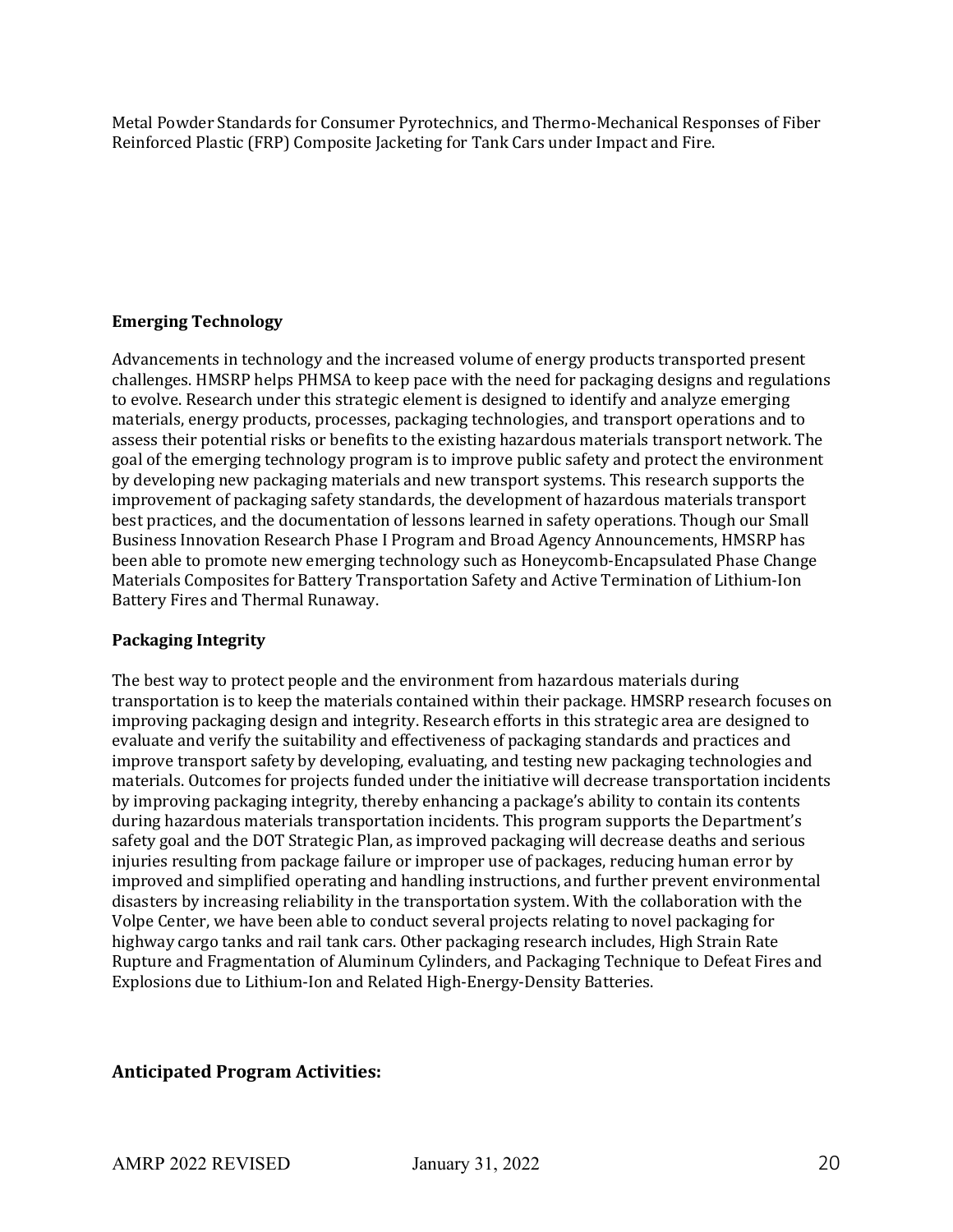#### **Risk Management and Mitigation**

Research planned for FY 2022 includes identification and development of risk management methods to assess hazardous materials transport, improved communication tools and best practices, and methods to utilize information technology to speed exchange of data during transport incidents involving hazardous materials. Specific projects in this strategic area include the development of risk management methods and tools to improve the understanding of key risks by the hazardous materials packaging and transport industry. A hazardous materials commodity flow survey is currently being developed by HMSRP with the U.S. Census Bureau that will define the quantity and number of shipments of hazardous materials transported annually.

#### **Emerging Technology**

Research planned for FY 2022 includes: analysis of physical characteristics of emerging energy products, packaging requirements for new energy products, identification of new packaging materials and technologies, and analysis of transportation systems and operations. Research in this sector often looks at enhancing the safety of energy commodities, including various grades of crude oil, LNG, and charged energy storage devices (i.e., batteries). Research also includes analysis of new packaging materials and technologies, transportation systems and operations, and international collaborative research to support the export of U.S. energy products. Examples of emerging technology HMSRP research proposals include novel rail car shell materials, such as composite metal foams and aerogels, and forward-looking research in sodium ion batteries. Project proposals will be evaluated and prioritized based on their ability to identify feasible and innovative packaging materials and technologies that will improve the safety of hazardous materials transport.

#### **Packaging Integrity**

Research planned for FY 2022 includes testing and evaluation of existing packaging materials and technologies, which consists of finite element modeling and physical performance testing of bulk packages, as well as evaluation of component materials of combination packaging. Package integrity research evaluates and verifies the suitability and effectiveness of packaging standards and practices. On the emerging materials front, one of HMSRP's academic partners is currently developing the use of novel materials, primarily aerogels, as a safety enhancement to packaging systems. Aerogels have been shown to be very effective as insulation, it is also non-toxic to humans and their surroundings. Project proposals will be evaluated and prioritized based on their ability to improve public safety and protect the environment by improving package performance, improve packaging standards, and enhance packaging performance test requirements.

#### **Technical Analysis to Aid Risk Assessment**

Research planned for FY 2022 includes development of hazardous materials commodity flow analysis. This analysis will provide estimates on the types of packaging used in shipping hazardous materials as well as produce estimates by hazmat type and packaging type at a national level and possibly a subnational level. Review of incidents and packaging failures for patterns and similarities, and development of inspection and test methods for classification of hazardous materials and for packaging containing hazardous materials. Planned research activities include the analysis of individual incidents involving hazardous materials to determine root cause, patterns, or anomalies within packaging, and the development of new inspection and test methods to classify materials and certify packaging. HMSRP is currently working with the National Academy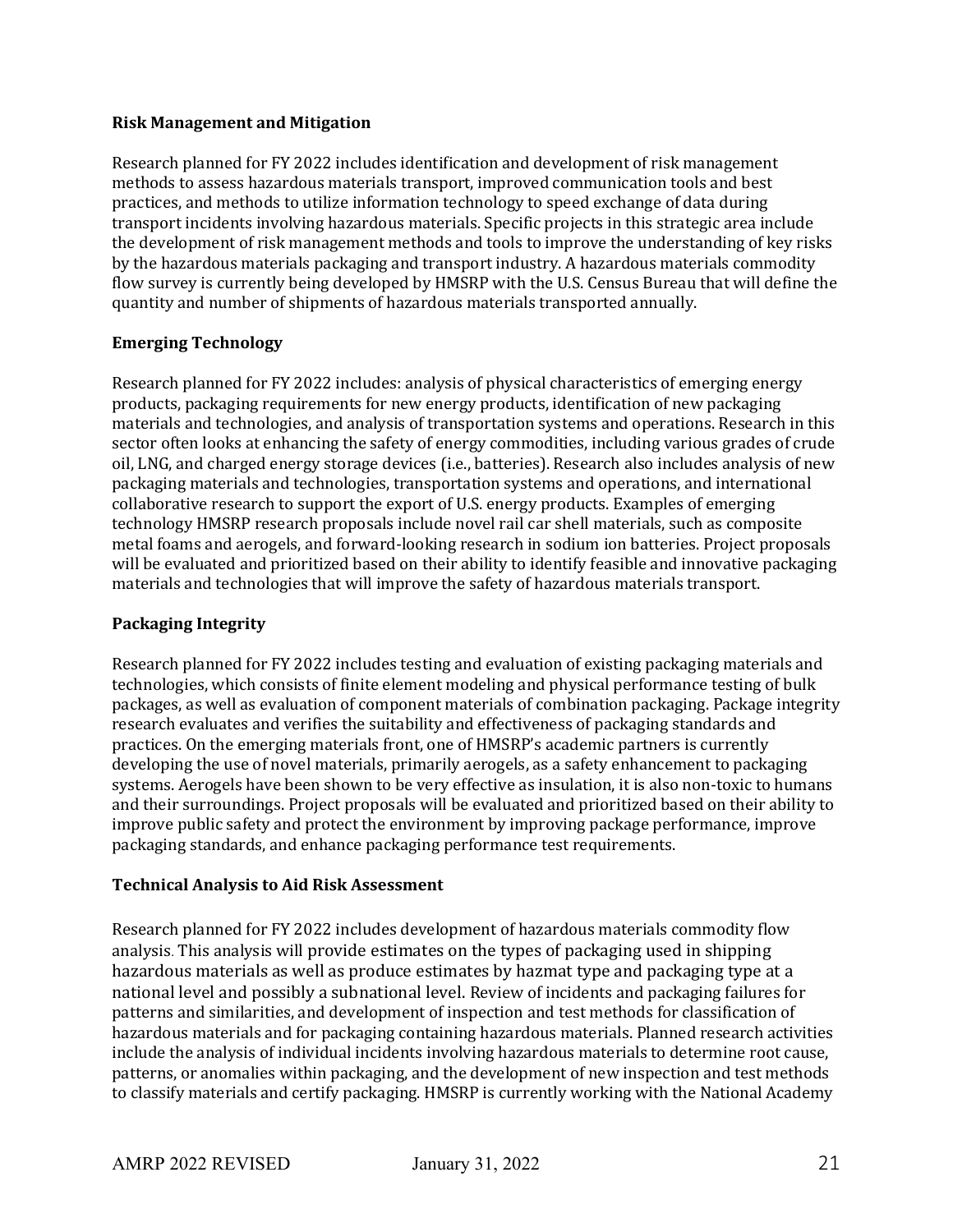of Sciences to identify and address transportation risks associated with the rail transport of LNG as well as researching the costs associated with rail delays due to incidents involving hazardous materials. Project proposals will be evaluated and prioritized based on their ability to improve safety by applying preventative and corrective measures, provide the transport community with the means to take advantage of technology and integrate affordable and sustainable technology solutions, and increase effectiveness and efficiency of hazardous materials transportation by identifying processes and methods that support continuous improvement in transportation industry safety management and regulatory development.

#### **Expected Program Outcomes**

HMSRP research improves packaging and transport of dangerous goods. HMSRP supports work in the safety standards on transport by rail and tank cars, autonomous vehicle applications, and the protection of passengers and environments potentially affected by the transport of charged storage devices by air. Through the analysis of commercial and novel materials, HMSRP will show whether aluminum alloys commonly used for hydrogen transportation are unduly brittle, how composite metal foams and fiber reinforced plastics can enhance the puncture and heat resistance of tank cars, and how aerogels can better contain the self-immolation or thermal runaway of lithium batteries.

The commodity flow survey aims to define the quantity and volume of shipments of hazardous materials transported annually. The data, which will be subdivided by hazard class, will improve our transportation risk modeling and analysis capability which in turn will lower the risk in hazardous materials transportation. Additionally, PHMSA will be better positioned to adapt and pivot, meeting the needs to appropriately fund work in the areas that bring challenges presented as the markets of hazardous materials continue to grow. These projects and related research areas aim to enhance safety guidance for the Emergency Response Guidebook for hazardous materials remediation, cleanup, identify and answers research related questions.

### **Collaboration Partners:**

HMSRP's collaboration and interaction with research partners and stakeholders is consistent across all identified subprogram areas. PHMSA periodically sponsors HMSRP Research Forums and Roundtables, announced in the Federal Register and on social media, to conduct technical gap analyses and generate research topics in cooperation with hundreds of public and private stakeholders. These stakeholders identify technology and knowledge gaps within our strategic areas, which are then incorporated into PHMSA's HMSRP research solicitations and announcements. This process allows PHMSA to focus on these identified gaps and avoid duplicating efforts from other modal organizations or private funding entities. This process creates stakeholder-based justifications for federal investment in nationally recognized hazardous materials safety issues.

The HMSRP also coordinates on research priorities and initiatives with other DOT Operating Administrations to identify mutually beneficial partnerships. Collaborative and coordinated projects include research with FRA on tank car safety standards that NTSB identified as safety gaps in incidents, a portfolio with VOLPE that covers novel packaging materials for highway tank and rail cars, and a project with the Census Bureau aims to enhance the hazmat packaging and commodity flow data. Such partnerships identify clear opportunities to leverage prior or ongoing successes and to co-fund research on mutual challenges. Modal authorities (e.g., Federal Railroad Administration, Federal Aviation Administration, Federal Motor Carrier Safety Administration, and the U.S. Coast Guard) are consulted and briefed on the overall HMSRP and receive specific briefings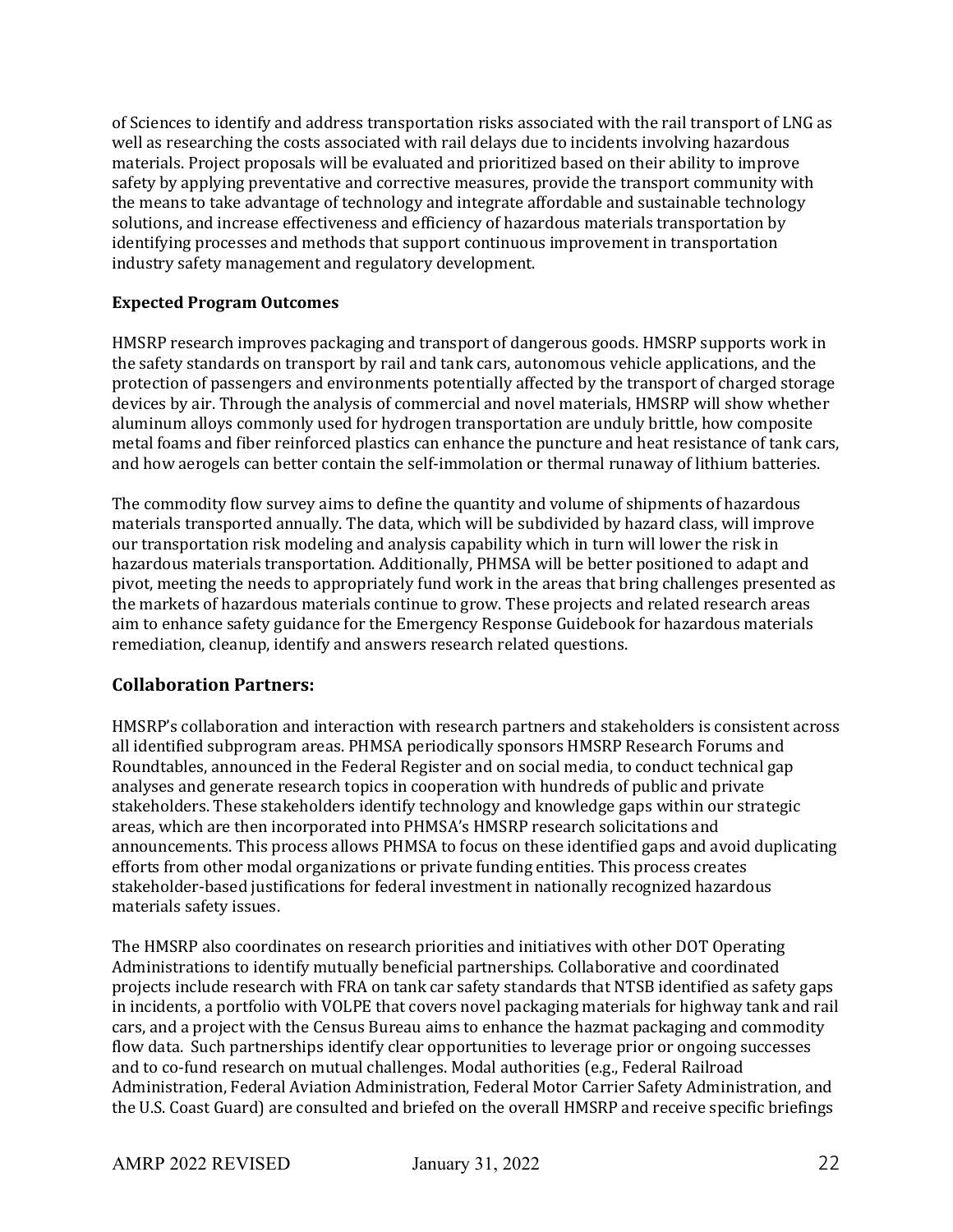on projects involving their specific mode. This coordination allows HMSRP to avoid duplication and to leverage their limited research resources.

PHMSA receives support in conducting and verifying safety gap analyses and developing programs to address gaps. PHSMA also provides and receives feedback on research and program plans through the Transportation Research Board's Hazardous Materials Cooperative Research Program. HMSRP also solicits research needs statements and enters into agreements with federal entities, including Volpe National Transportation Systems Center, Argonne National Laboratory, Naval Research Lab, and the Transportation Research Board. The list below provides additional external entities with which PHMSA has partnered, and which are options for future projects in FY 2021:

Association of American Railroads American Chemistry Council American Fuel and Petrochemical Manufacturers American Pyrotechnic Association American Petroleum Institute American Short Line and Regional Railroad Association American Trucking Associations Compressed Gas Association Chlorine Institute, Inc. Council on Safe Transportation of Hazardous Articles Commercial Vehicle Safety Alliance Dangerous Goods Advisory Council Institute of Makers of Explosives Industrial Packaging Alliance of North America National Association of Chemical Distributors National Industrial Transportation League National Propane Gas Association National Tank Truck Carriers Rechargeable Battery Association Reusable Industrial Packaging Association Railway Supply Institute Fertilizer Institute Sulphur Institute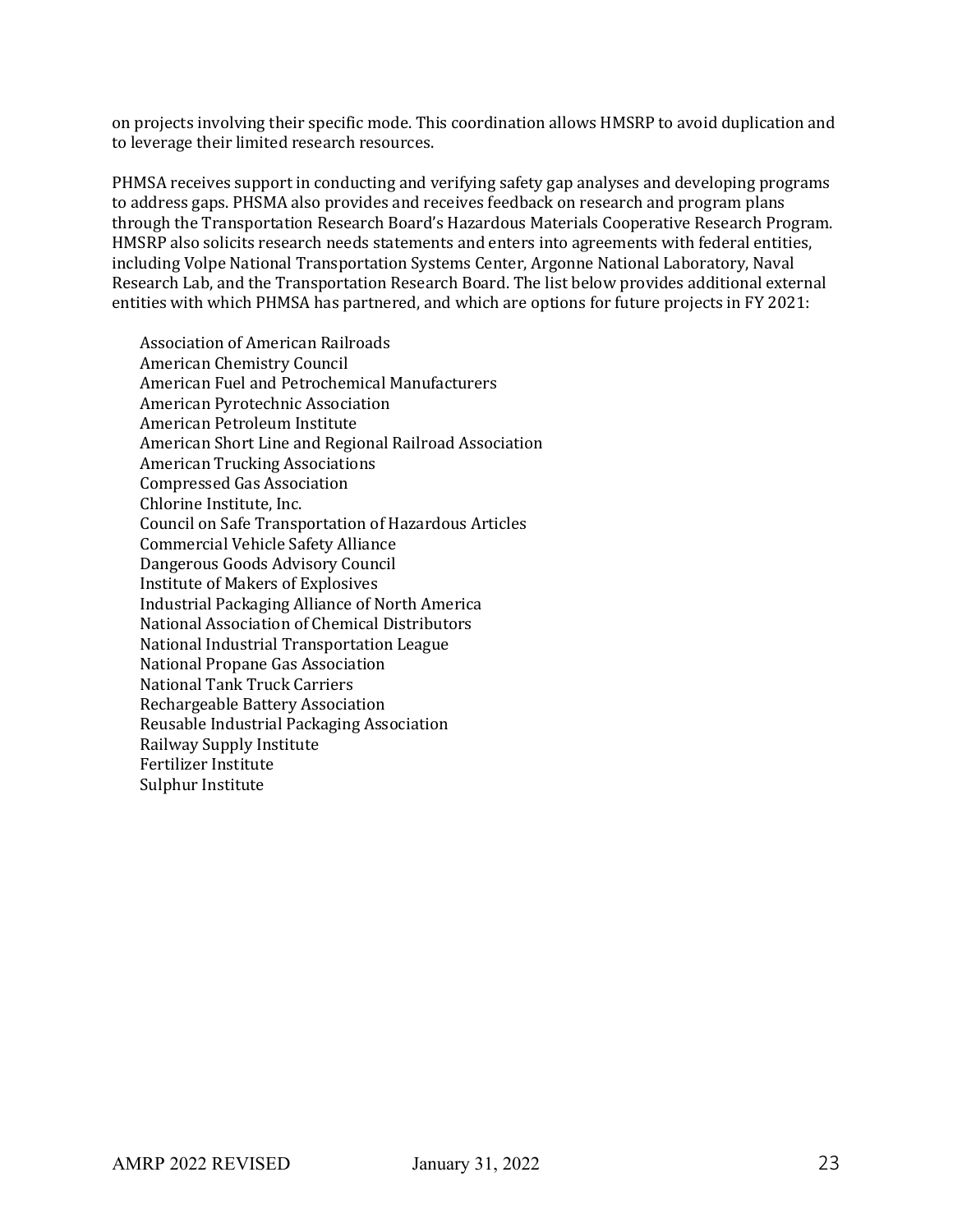# **Chapter 2 – FY2023 RD&T Programs**

## **Pipeline Safety**

### **Program Description/Activities/Objectives:**

The PSRP mission and strategy for program execution will remain unchanged in FY 2023. The PSRP frames research questions around safety standards and measures the success of research on how well it answers the question, informs safety standards, and improves overall safety outcomes. In FY 2023, the PSRP will expand upon the FY 2022 initial efforts to address the Administration's strategic priorities of safety, economic recovery and rebuilding, climate change, and transportation as an engine for equity.

Public-private partnerships will remain a priority in technology development, and PHMSA will continue to actively engage with stakeholders to inform its specific FY 2023 agenda. In general, the makeup of subprogram areas may change due to several factors, including a review of industry incident rates, stakeholder participation at future research forums and workshops, and new research ideas submitted in response to the annual Special Notice. Development of the Research, Development, and Testing Program at the Federal Railroad Administration's (FRA) Transportation Technology Center will remain on hold pending the development of a Pipeline Safety Testing Enhancement Study, as required by Section 105 of the PIPES Act of 2020, as well as an Updated Research Plan as required by PHMSA's FY 2021 appropriation.

PHMSA anticipates funding projects in support of DOT's strategic priorities of safety, economic recovery and rebuilding, climate change, and transportation as an engine for equity. PHMSA plans to award projects in any of the following areas:

- Alternative Fuels Research to Address Climate Change
- Liquefied Natural Gas Facility Safety
- Underground Natural Gas Storage Safety
- Preventing Pipeline Threats/Damage
- Pipeline Leak Detection Systems
- Anomaly Detection and Characterization
- Repair and Rehabilitation Methodologies

The PSRP is collaborative by design. Research projects originate from input and collaboration with inter-agency partners, public interest groups, and pipeline stakeholders. Public forums and workshops provide the opportunity for pipeline experts and operators to pose research questions, propose research areas. The research agenda for the FY 2023 PSRP will be informed by PHMSA's FY 2022 R&D Forum planned in Fall of 2021; this Forum will provide an interactive venue for governmental and non-governmental organizations to collaborate about ongoing work and research results on pipeline safety initiatives, including renewable fuels, such as Hydrogen and their safe transportation by pipeline. PHMSA will continue to fund research in FY 2023 that result from the gap analyses identified from the Forum in 2021.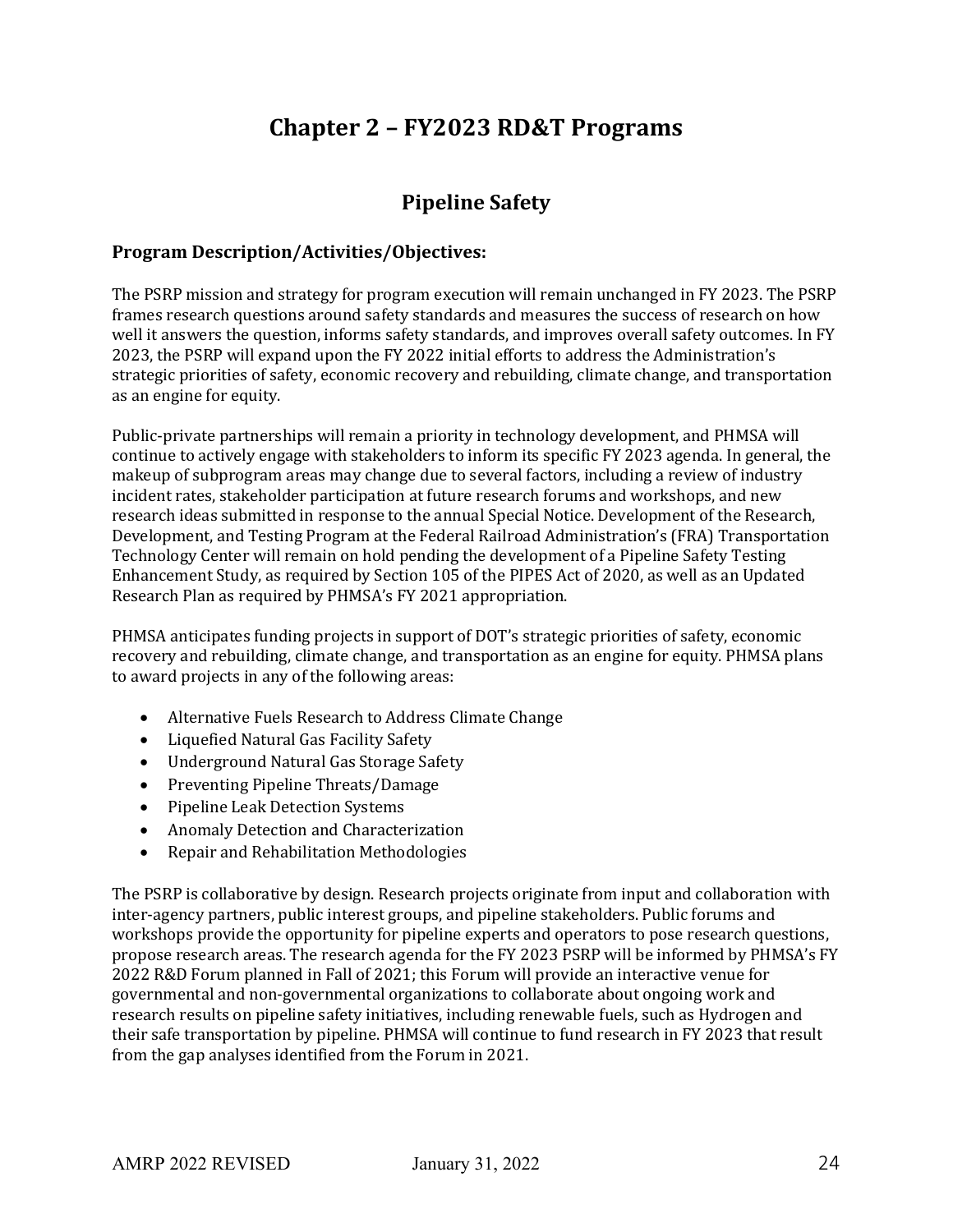PHMSA will continue to develop partnerships with colleges and universities through the Competitive Academic Agreement Program (CAAP), which provides funding to colleges and universities to establish proof of concept designs on pipeline safety technologies that may lead to technology deployment/commercialization. As in 2022, PHMSA will continue to make its CAAP program more inclusive by expanding its outreach communication of its funding opportunities, by ensuring all higher education institutions, including Historically Black Colleges and Universities (HSBCU), Women's Colleges, and Tribal Colleges and Universities (TCU) are notified of opportunities.

**Expected Outputs/Products:** PHMSA's PSRP is dedicated to informing and producing new products that will improve pipeline safety and reduce potential harm to the environment and public. PHMSA anticipates that research in this sector will result in the commercialization and transfer of cutting-edge pipeline safety technologies, the issuance of new U.S. patents, and the solutions to complex research questions that inform safety standards.

### **Program Alignment with Strategic Goals:**

The PSRP will continue to play an important role in advancing the safe transportation of energy products by pipeline. The PSRP remains focused on data-driven, systemic, performance-based approaches to ensure pipeline transportation safety. Research projects funded in FY 2023 will continue to support DOT's strategic priorities of safety, economic recovery and rebuilding, climate change, and transportation as an engine for equity. The FY 2023 Annual Modal Research Plan will provide further specificity on issues addressed and expected outcomes.

## **Hazardous Materials Safety Research Program**

### **Program Description:**

Hazardous Materials research improves the safe transport of hazardous materials across all modes. PHMSA executes research within the core areas of risk management and mitigation, package integrity, emerging technologies, and technical analysis to aid risk assessments, as discussed below:

### **Program Objectives:**

Risk management and mitigation research considers the probability of hazardous materials transport incidents and associated consequences. Specific projects in this strategic area include the development of risk management methods and tools to improve the understanding of key risks by the hazardous materials packaging and transport industry. HMSRP is currently working with the U.S. Census Bureau to develop a hazardous materials commodity flow survey that will define the quantity and number of shipments of hazardous materials transported annually. The data, which will be subdivided by hazard class, will improve our transportation risk modeling and analysis capability that in turn will lower the risk of transport.

**Package integrity** research and studies help form standards that ensure hazardous materials remain contained within original packaging during the entire transportation cycle. Package integrity research evaluates and verifies the suitability and effectiveness of packaging standards and practices. Specific research areas include testing and evaluating existing packaging materials,